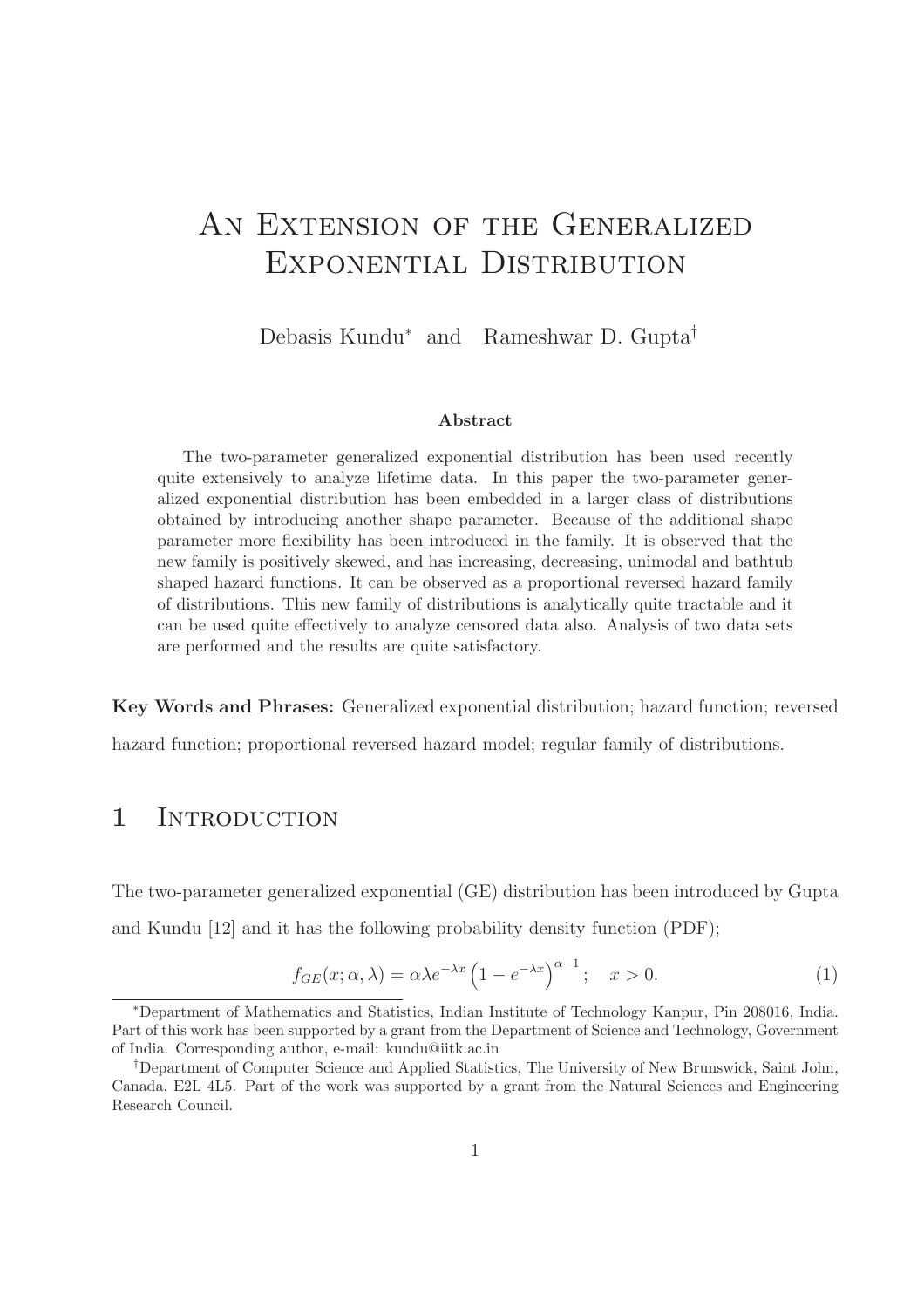Here  $\alpha > 0$  and  $\lambda > 0$  are the shape and scale parameters respectively. The two-parameter GE distribution has been used quite effectively for analyzing lifetime data. The readers are referred to the recent review article by Gupta and Kundu [13] for a current account on the generalized exponential distribution.

Although, GE distribution can be used quite effectively to analyze a data set which has monotone (increasing/ decreasing) hazard function (HF), but unfortunately it cannot be used if the HF is unimodal or bathtub shaped, similar to the Weibull or gamma distributions. The main aim of this paper is to extend the GE distribution to a three-parameter distribution, with an additional shape parameter. Many well known distributions can be obtained as special cases of the proposed distribution. This new family of distribution functions is always positively skewed, and the skewness decreases as both the shape parameters increase to infinity. Interestingly, the new three-parameter distribution has increasing, decreasing, uni-modal and bathtub shaped HFs. Therefore, it can be used quite effectively for analyzing different types of lifetime data.

The rest of the paper is organized as follows. In section 2 we introduce the model and discuss its properties in Section 3. Statistical inferences are carried out in section 4. Two data sets are analyzed in section 5. In Section 6, we present some simulation results, and finally we provide some generalization and conclude the paper in section 7.

# 2 EXTENDED GE FAMILY

The extended GE (EGE) family has the distribution function;

$$
F(y; \alpha, \beta, \lambda) = \begin{cases} \left(1 - (1 - \beta \lambda y)^{\frac{1}{\beta}}\right)^{\alpha} & \text{if } \beta \neq 0\\ \left(1 - e^{-\lambda y}\right)^{\alpha} & \text{if } \beta = 0 \end{cases}
$$
 (2)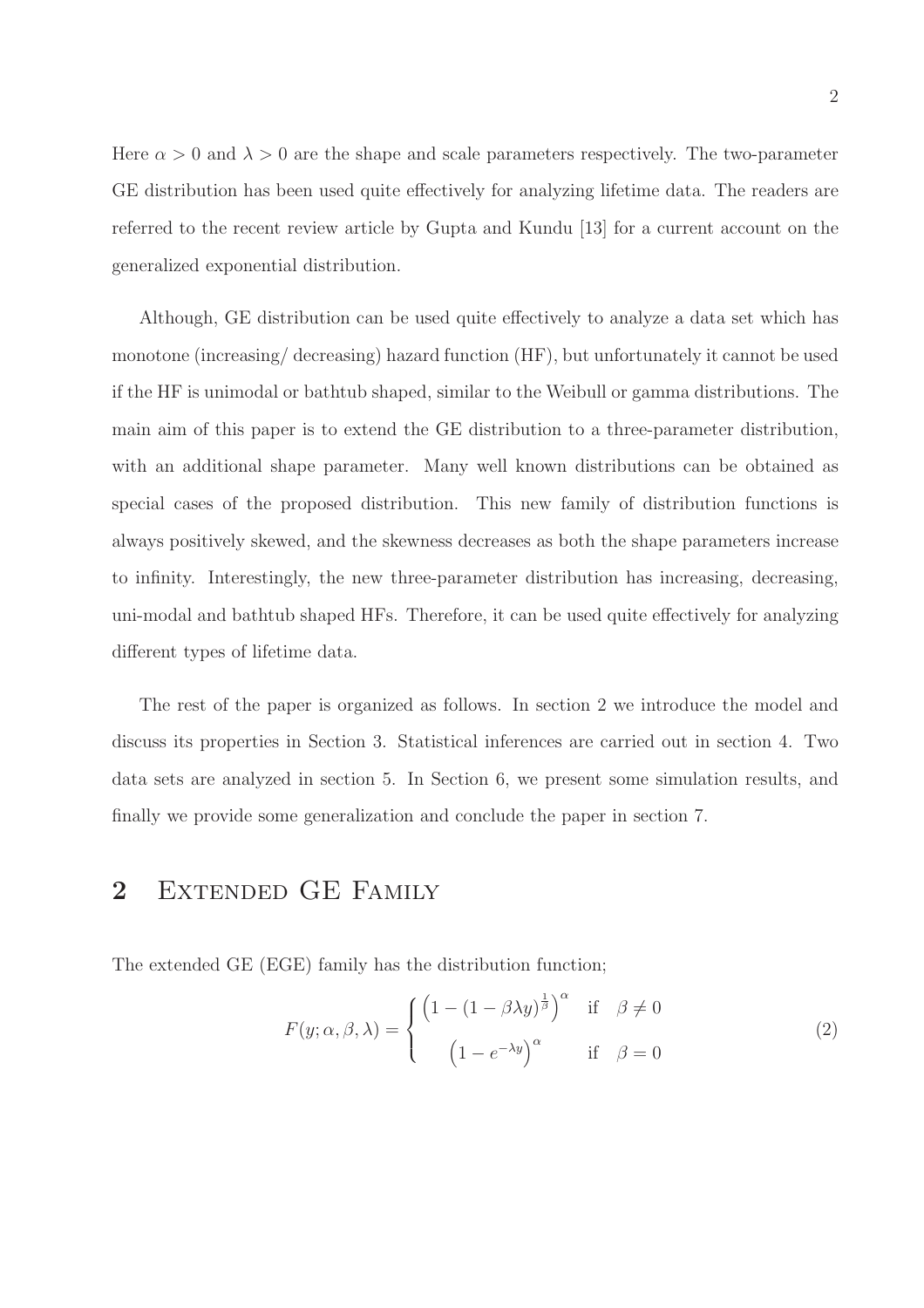for  $\alpha > 0$ ,  $\lambda > 0$  and  $-\infty < \beta < \infty$ . The support of the EGE random variable Y in (2) is  $(0, \infty)$  if  $\beta \leq 0$ , and  $(0, 1/(\beta \lambda))$  if  $\beta > 0$ . The following values of the parameters  $\alpha$  and  $\beta$ are of particular interest; (i)  $\beta = 0$ , EGE reduces to GE, (ii)  $\beta = 0$ ,  $\alpha = 1$ , EGE reduces to exponential, (iii)  $\beta = 1$ ,  $\alpha = 1$ , EGE reduces to uniform, (iv)  $\alpha = 1$ , EGE reduces to generalized Pareto, (v)  $\alpha = 1, \beta < 0$ , EGE reduces to Pareto. It may be mentioned that the generalized Pareto distribution has received considerable attention in the recent statistical literature because of its capability to model exceedances over a threshold, see for example Johnson, Kotz and Balakrishnan [16] or Davison and Smith [7]. From now on the threeparameter EGE distribution with parameters  $\alpha$ ,  $\beta$  and  $\lambda$  will be denoted by EGE( $\alpha$ ,  $\beta$ ,  $\lambda$ ).

The PDF of  $\text{EGE}(\alpha, \beta, \lambda)$  becomes

$$
f(y; \alpha, \beta, \lambda) = \begin{cases} \alpha \lambda \left(1 - (1 - \beta \lambda y)^{\frac{1}{\beta}}\right)^{\alpha - 1} (1 - \beta \lambda y)^{\frac{1}{\beta} - 1} & \text{if } \beta \neq 0\\ \alpha \lambda \left(1 - e^{-\lambda y}\right)^{\alpha - 1} e^{-\lambda y} & \text{if } \beta = 0, \end{cases}
$$
(3)

when  $0 < y < \infty$  and  $0 < y < 1/(\beta \lambda)$ , for  $\beta \leq 0$  and  $\beta > 0$ , respectively. Moreover, its quantile function is

$$
Q(u; \alpha, \beta, \lambda) = \begin{cases} \frac{1}{\beta \lambda} \left[ 1 - (1 - u^{1/\alpha})^{\beta} \right] & \text{if } \beta \neq 0 \\ -\frac{1}{\lambda} \ln \left( 1 - u^{1/\alpha} \right) & \text{if } \beta = 0. \end{cases}
$$
(4)

Clearly, as  $\beta \to 0$ , the quantile function of the EGE distribution tends to the quantile function of the GE distribution. For  $\beta > 0$ , the quantile function of the EGE distribution coincides with the quantile function of a transformed beta distribution. For  $\beta > 0$ , the support is on a finite interval. The shape of the PDF is (i) unimodal if  $\alpha > 1$  and  $0 < \beta < 1$ , (ii) an increasing function if  $\alpha > 1$  and  $\beta > 1$ , (iii) an decreasing function if  $0 < \alpha < 1$  and  $0 < \beta < 1$ , (iv) a bathtub shaped if  $0 < \alpha < 1$  and  $\beta > 1$ . (v) If  $\alpha = 1$ , for  $0 < \beta < 1$  it is a decreasing function and for  $\beta > 1$ , it is an increasing function.

For  $\beta$  < 0, it has the support on the whole real line and the shape of the PDF is unimodal if  $\alpha > 0$ . For  $\beta = 0$ , it is well known that the PDF is a decreasing function if  $0 < \alpha \leq 1$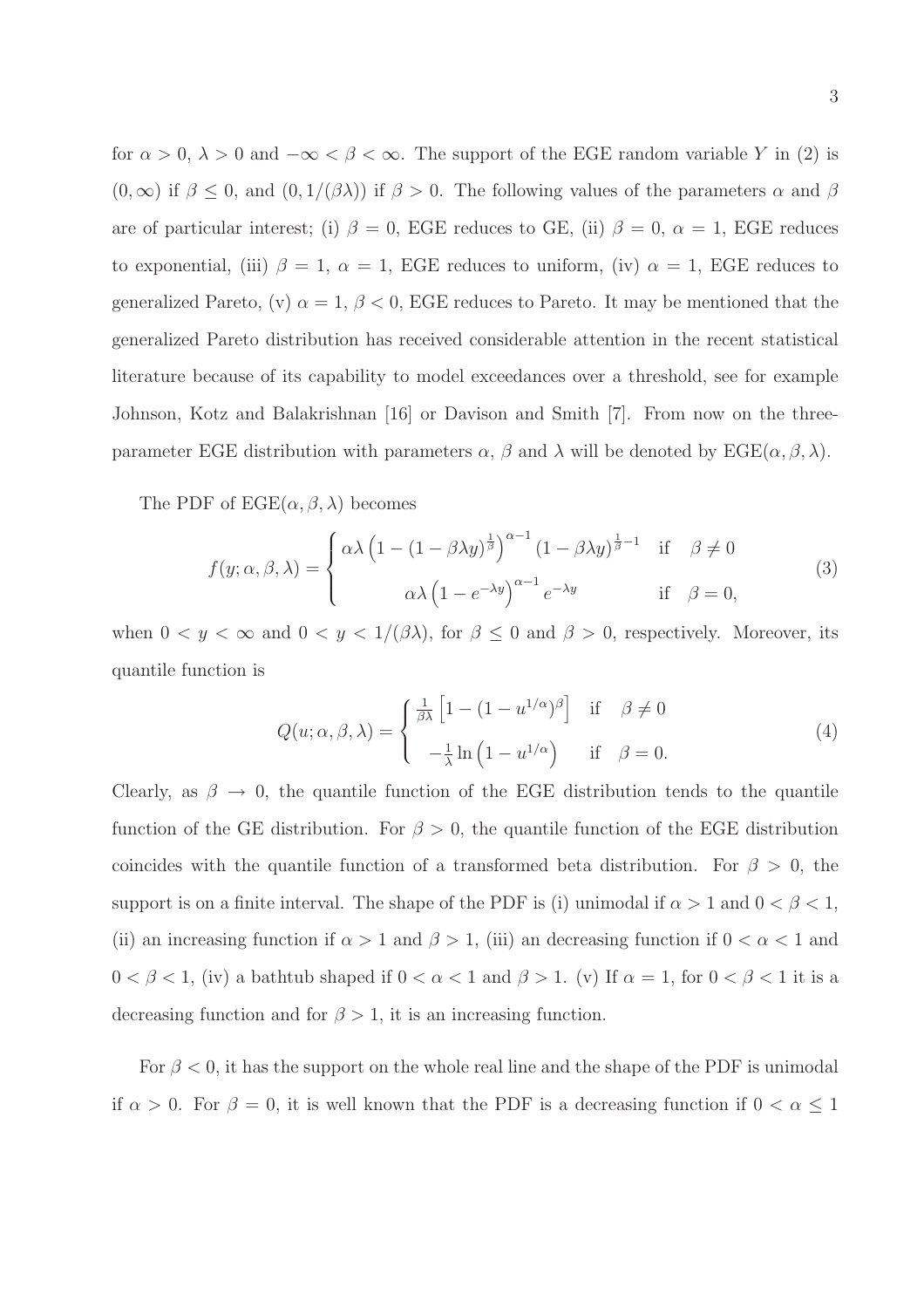and it is unimodal if  $\alpha > 1$ . The PDFs of the EGE for different ranges of  $\alpha$  and  $\beta$  when  $\lambda$  $=1$  are plotted in Figure 1. It is clear that the GE family has been embedded in a larger



Figure 1: The PDFs of the extended GE for different values of  $\alpha$  and  $\beta$ , when  $\lambda = 1$ .

family, with an additional shape parameter  $\beta$ . Due to this additional shape parameter, more flexibility can be incorporated in the family, which will be useful for data analysis purposes. The EGE model can be seen as a proportional reversed hazard rate model (PRHRM), see for example the recent review article by Gupta and Gupta [11] in this connection. Therefore, several properties of the general PRHRM model can be easily translated for the EGE model. In the next section we discuss different structural properties of the EGE model.

#### 3 Properties

The HF of EGE takes the form

$$
h(y; \alpha, \beta, \lambda) = \begin{cases} \frac{\alpha \lambda \left(1 - (1 - \beta \lambda y)^{\frac{1}{\beta}}\right)^{\alpha - 1} (1 - \beta \lambda y)^{\frac{1}{\beta} - 1}}{1 - \left(1 - (1 - \beta \lambda y)^{\frac{1}{\beta}}\right)^{\alpha}} & \text{if } \beta \neq 0\\ \frac{\alpha \lambda \left(1 - e^{-\lambda y}\right)^{\alpha - 1} e^{-\lambda y}}{1 - \left(1 - e^{-\lambda y}\right)^{\alpha}} & \text{if } \beta = 0. \end{cases}
$$
(5)

It is observed that the HF can take all four different shapes namely (i) increasing, (ii) decreasing, (iii) unimodal and (iv) bathtub. The Figures 2 and 3 provide the HFs of the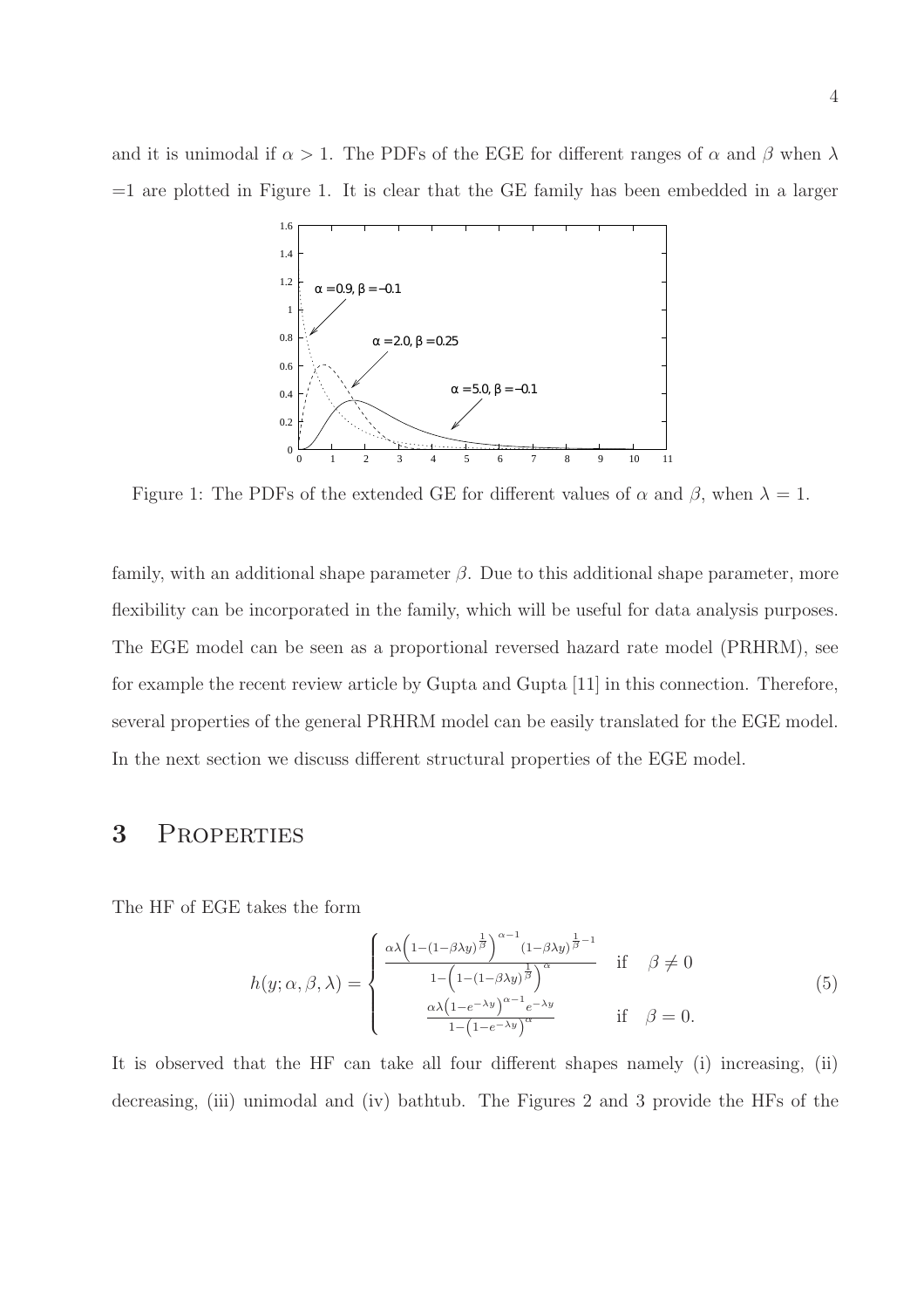

Figure 2: The HFs of the EGE distribution for different values of  $\alpha$  and  $\beta < 0$ .



Figure 3: The HFs of the EGE distribution for different values of  $\alpha$  and  $\beta > 0$ .

EGE distributions for different values of  $\alpha$  and  $\beta$ , when  $\lambda = 1$ . We have the following results regarding the shapes of the HFs of the EGE distributions. The proofs are provided in the appendix.

THEOREM 1: The HF of the EGE distribution is (a) unimodal if  $\alpha > 1$  and  $\beta < 0$ , (b) a decreasing function if  $\alpha < 1$  and  $\beta < 0$ .

THEOREM 2: The HF of the EGE distribution is (a) an increasing function if  $\alpha > 1$  and  $\beta > 1$ , (b) a bathtub shaped if  $\alpha < 1$  and  $\beta < 1$ .

Suppose Y follows  $\text{EGE}(\alpha, \beta, 1)$ , then it can be easily shown that for  $\beta \neq 0$  and  $k\beta + 1 > 0$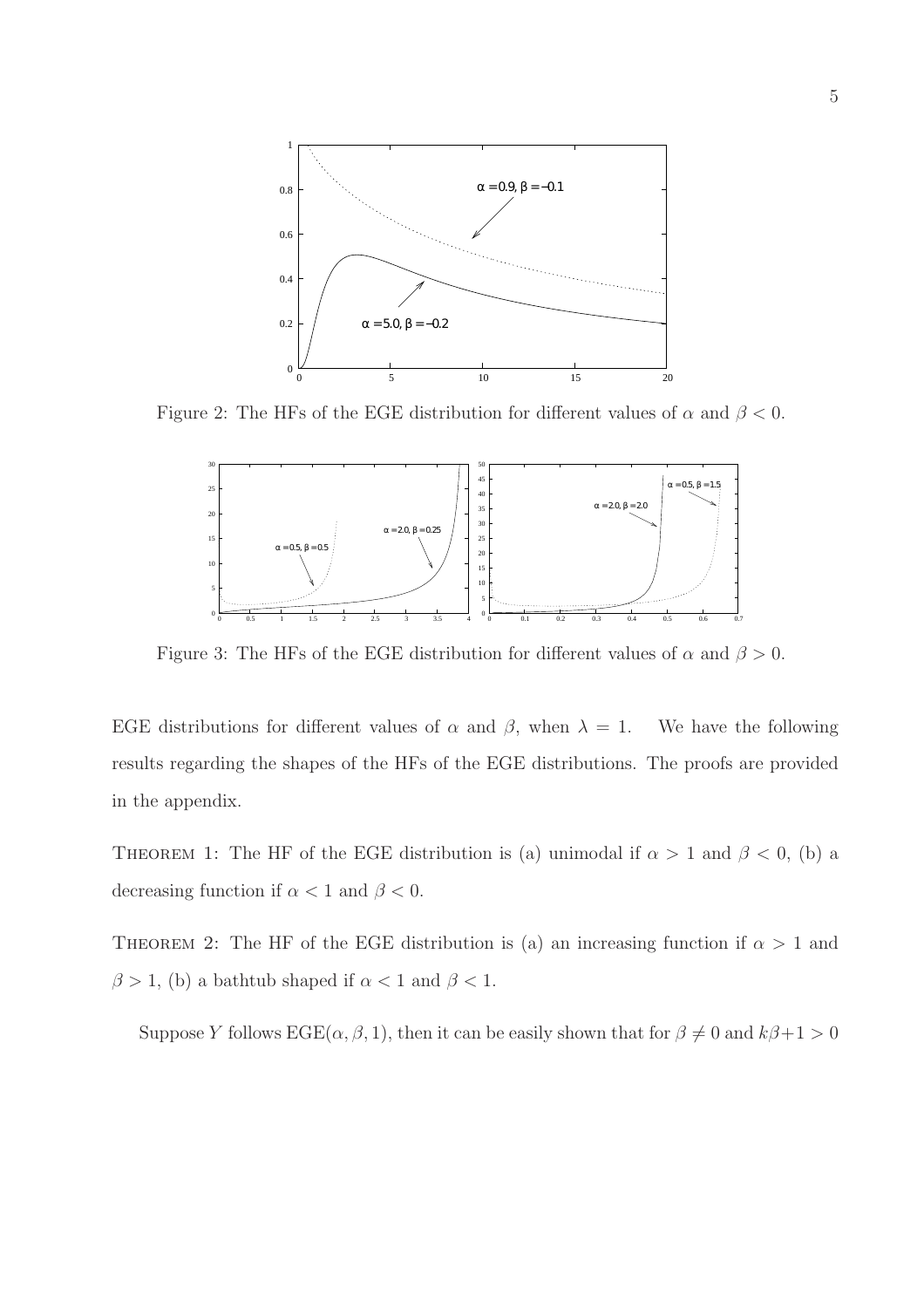$$
E\left[ (1 - \beta Y)^k \right] = \frac{\Gamma(\alpha + 1)\Gamma(k\beta + 1)}{\Gamma(\alpha + k\beta + 1)}.
$$
\n(6)

From (6) it easily follows that

$$
E(Y) = \frac{1}{\beta} \left[ 1 - \frac{\Gamma(\alpha + 1)\Gamma(\beta + 1)}{\Gamma(\alpha + \beta + 1)} \right]
$$
 (7)

and

$$
V(Y) = \frac{1}{\beta^2} \left[ \frac{\Gamma(\alpha+1)\Gamma(2\beta+1)}{\Gamma(\alpha+2\beta+1)} - \frac{\Gamma^2(\alpha+1)\Gamma^2(\beta+1)}{\Gamma^2(\alpha+\beta+1)} \right].
$$
 (8)

Note that when  $\alpha = 1$ , then  $E(Y) = \frac{1}{2\pi i}$  $\beta + 1$ ,  $V(Y) = \frac{1}{(1+Q)2}$  $(1 + \beta)^2 (1 + 2\beta)$ and they coinside with the corresponding moments of the generalized Pareto distribution, see Johnson, Kotz and Balakrishnan [16]. For  $\beta = 0$ , the results are available in Gupta and Kundu [12].

The median of the EGE distribution can be easily obtained by substituting  $u = 1/2$  in the quantile function 4. For  $\alpha < 1$  and  $\beta < 1$ , the mode of the EGE distribution can be easily seen to be at 0, otherwise it cannot be obtained in explicit form. It can be obtained as root of a non-linear equation.

# 4 Parametric Inference

In this section we mainly consider the parametric inference of the unknown parameters of the  $EGE(\alpha, \beta, \lambda)$ . It is assumed that we have a sample of size n, from  $EGE(\alpha, \beta, \lambda)$ , say  $y_1, \ldots, y_n$ . Based on the random sample  $y_1, \ldots, y_n$ , the maximum likelihood estimators (MLEs) of  $\alpha, \beta, \lambda$  can be obtained by maximizing the log-likelihood function

$$
l(\alpha, \beta, \lambda | data) = n \ln \alpha + n \ln \lambda + (\alpha - 1) \sum_{i=1}^{n} \ln \left( 1 - (1 - \beta \lambda y_i)^{\frac{1}{\beta}} \right) + \left( \frac{1}{\beta} - 1 \right) \sum_{i=1}^{n} \ln (1 - \beta \lambda y_i).
$$
\n(9)

For given  $\beta$  and  $\lambda$ , the MLE of  $\alpha$ , say  $\hat{\alpha}(\beta, \lambda)$  can be obtained as

$$
\widehat{\alpha}(\beta,\lambda) = -\frac{n}{\sum_{i=1}^{n} \ln\left(1 - (1 - \beta \lambda y_i)^{\frac{1}{\beta}}\right)}.
$$
\n(10)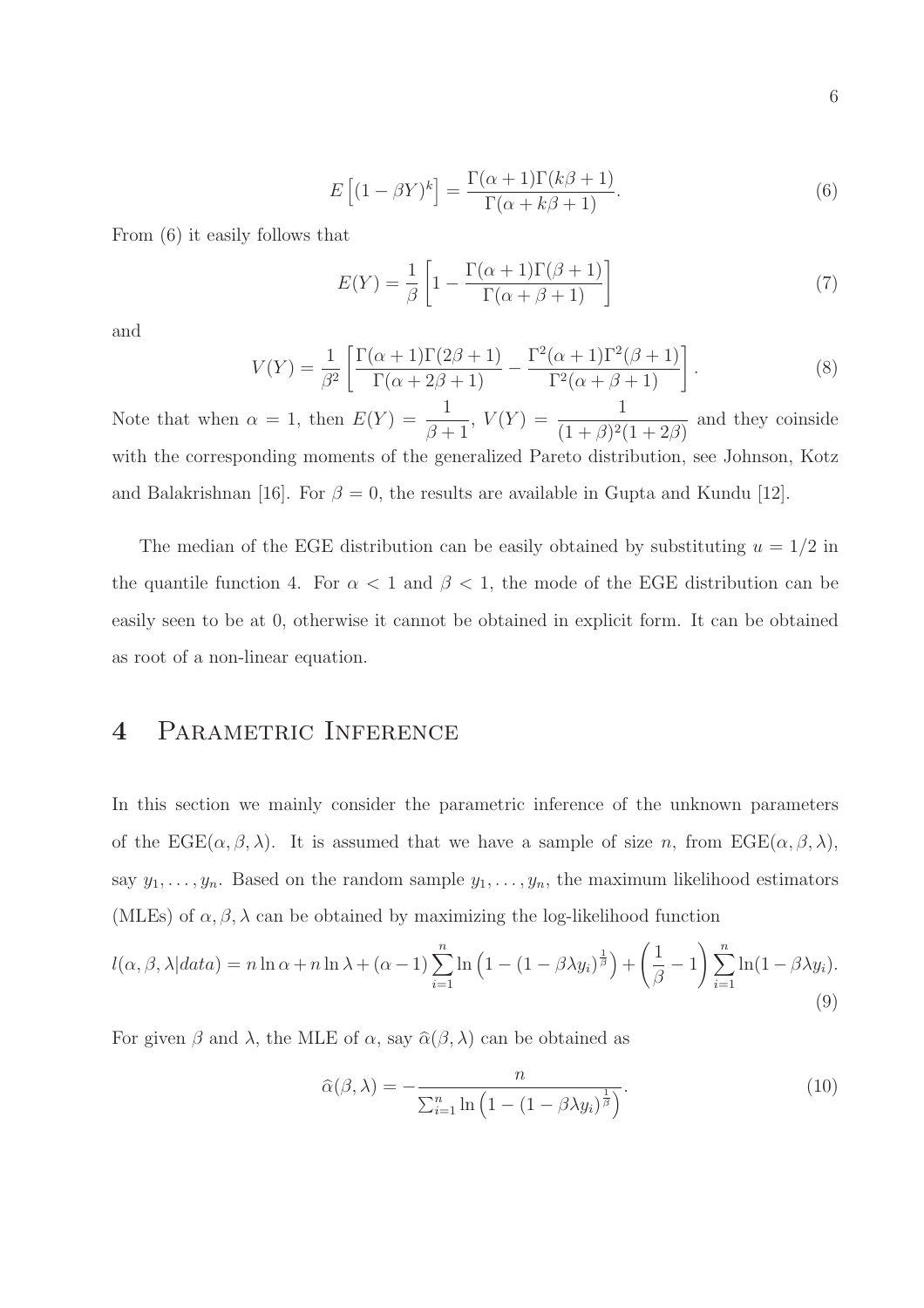The MLEs of  $\beta$  and  $\lambda$  can be obtained by maximizing the profile log-likelihood function  $l(\hat{\alpha}(\beta,\lambda), \beta, \lambda|data)$  with respect to  $\beta$  and  $\lambda$ . Now we will discuss about the asymptotic properties of the MLEs.

REGULAR CASE: Observe that when  $\alpha > 0$  and  $\beta < 0$ , the situation is exactly similar as the generalized Weibull case discussed by Mudholkar, Srivastava and Kollia [21] with  $\alpha > 0$  and  $\lambda < 0$  according to their notations. It can be verified similarly as in Mudholkar, Srivastava and Kollia [21] that when  $\alpha > 0$  and  $\beta < 0$ , the PDF of EGE( $\alpha, \beta, \lambda$ ) satisfies all the regularity properties of the parametric family. Therefore, in this case the standard asymptotic normality result holds and it can be stated as

$$
\sqrt{n}(\hat{\phi} - \phi) \longrightarrow N_3\left(0, I^{-1}(\phi)\right),\tag{11}
$$

here  $\phi = (\alpha, \beta, \lambda)$  and  $\phi = (\hat{\alpha}, \beta, \lambda)$  denotes the MLEs of  $\phi$ ,  $N_3$  denotes the trivariate normal distribution and  $I(\phi)$  is the expected Fisher information matrix.

NON-REGULAR CASE: Observe that when  $\beta > 0$ , the support of  $\text{EGE}(\alpha, \beta, \lambda)$  depends on the unknown parameters. For the purpose of statistical inference, when  $\beta > 0$ , we propose the following re-parameterization of  $\alpha, \beta, \lambda$  as  $(\alpha, \beta, \theta)$ , where  $\theta = (\beta \lambda)^{-1}$ . Therefore, (2) can be written as

$$
f(y; \alpha, \beta, \theta) = \frac{\alpha}{\beta \theta} \left( 1 - \left( 1 - \frac{y}{\theta} \right)^{\frac{1}{\beta}} \right)^{\alpha - 1} \left( 1 - \frac{y}{\theta} \right)^{\frac{1}{\beta} - 1}
$$
(12)

for  $0 < y < \theta$  and 0 otherwise. The corresponding distribution function and the quantile function become

$$
F(y; \alpha, \beta, \theta) = \left(1 - \left(1 - \frac{y}{\theta}\right)^{\frac{1}{\beta}}\right)^{\alpha} \tag{13}
$$

and

$$
Q(u; \alpha, \beta, \theta) = \theta \left( 1 - \left( 1 - u^{\frac{1}{\alpha}} \right)^{\beta} \right)
$$
 (14)

respectively. In this new parameterization  $\theta$  is both the scale as well as thresh hold parameter and  $\alpha$  and  $\beta$  are both shape parameters.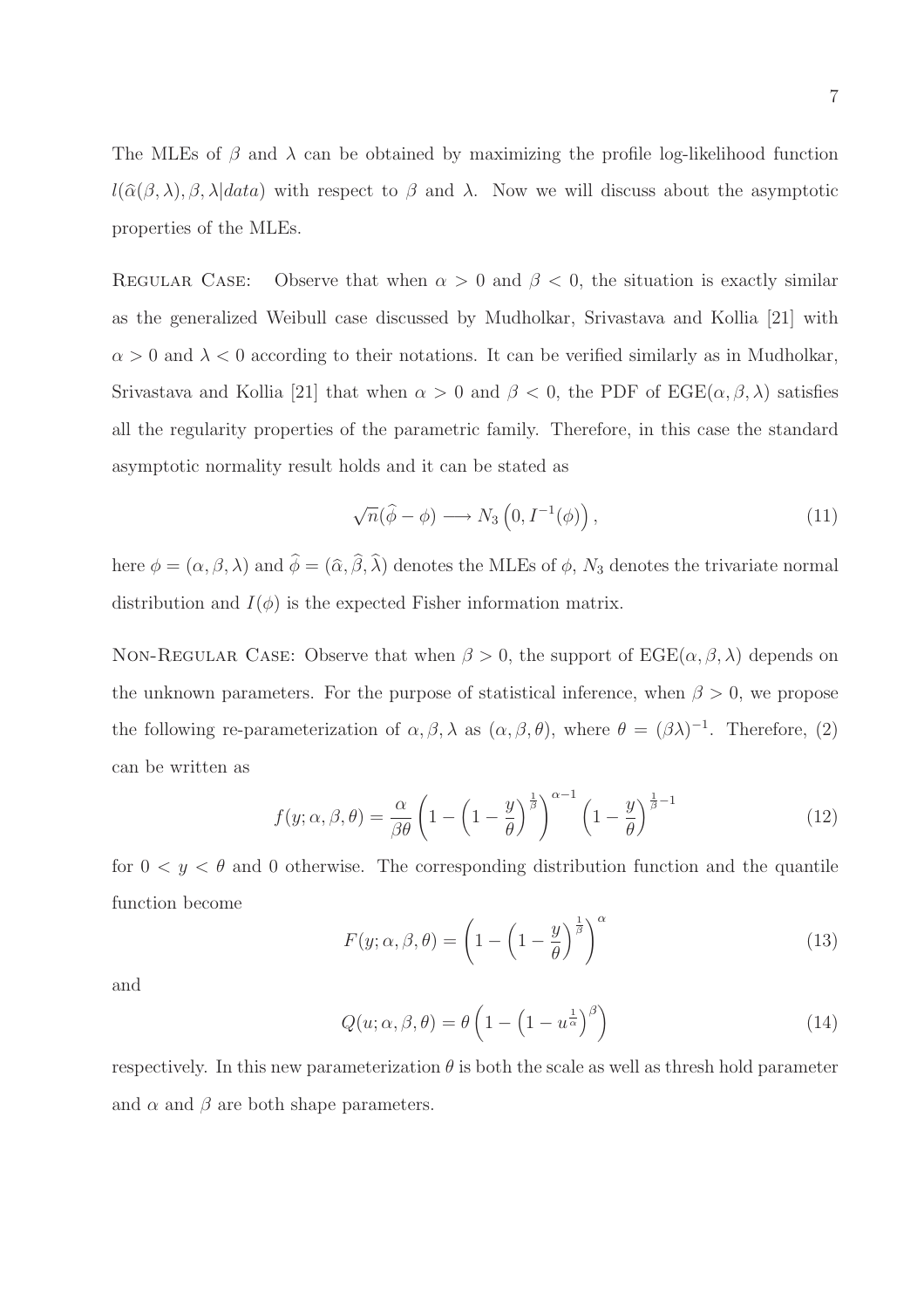First, let us observe that based on a random sample  $y_1, \dots, y_n$  from (12), the maximum likelihood estimators can be obtained by maximizing the log-likelihood function

$$
l(\alpha, \beta, \theta) = n \ln \alpha - n \ln \beta - n \ln \theta + (\alpha - 1) \sum_{i=1}^{n} \ln \left( 1 - \left( 1 - \frac{y_{(i)}}{\theta} \right)^{\frac{1}{\beta}} \right) + \left( \frac{1}{\beta} - 1 \right) \sum_{i=1}^{n} \ln \left( 1 - \frac{y_{(i)}}{\theta} \right).
$$
\n(15)

Here  $y_{(1)} < y_{(2)} < \ldots < y_{(n)}$  denote the ordered  $y_i$ 's. It is immediate from (15) that for fixed  $0 < \alpha < 1, 0 < \beta < 1$ , as  $\theta \downarrow y_{(n)}, l(\alpha, \beta, \theta) \longrightarrow \infty$ . Therefore, in this case the MLEs do not exist, and we look for alternative estimators as in Mudholkar, Srivastava and Kollia [21].

To estimate the unknown parameters, the most natural way (see Smith [23]) is to first estimate the threshold parameter  $\theta$  by its consistent estimator  $\theta = y_{(n)}$ . The modified loglikelihood function based on the remaining  $(n - 1)$  observations after ignoring the largest observation and replacing  $\theta$  by  $\theta = y_{(n)}$  is

$$
l(\alpha, \beta, \tilde{\theta}) = (n-1)\ln \alpha - (n-1)\ln y_{(n)} - (n-1)\ln \beta + (\alpha - 1)\sum_{i=1}^{n-1} \ln \left(1 - \left(1 - \frac{y_{(i)}}{y_{(n)}}\right)^{\frac{1}{\beta}}\right) + \left(\frac{1}{\beta} - 1\right)\sum_{i=1}^{n-1} \ln \left(1 - \frac{y_{(i)}}{y_{(n)}}\right).
$$
\n(16)

For fixed  $\beta$ , observe that the modified MLE of  $\alpha$  can be obtained as

$$
\widehat{\alpha}(\beta) = -\frac{n-1}{\sum_{i=1}^{n-1} \ln(1 - (1 - \frac{y_{(i)}}{y_{(n)}})^{\frac{1}{\beta}})}.
$$
\n(17)

Therefore, in this case the modified MLE of  $\beta$  can be obtained by solving a one dimensional optimization problem from the modified profile log-likelihood function of β.

For the purpose of statistical inference, an understanding of the joint distributions of  $\tilde{\theta}$  and the modified likelihood estimators of  $\tilde{\alpha}$  and  $\tilde{\beta}$  obtained from (16) is necessary. It is convenient to describe the joint distribution in terms of the asymptotic marginal of  $\tilde{\theta}$  and the asymptotic conditional distribution of  $(\tilde{\alpha}, \beta)$  given  $\theta$ . We have the following results, whose proofs are provided in the appendix.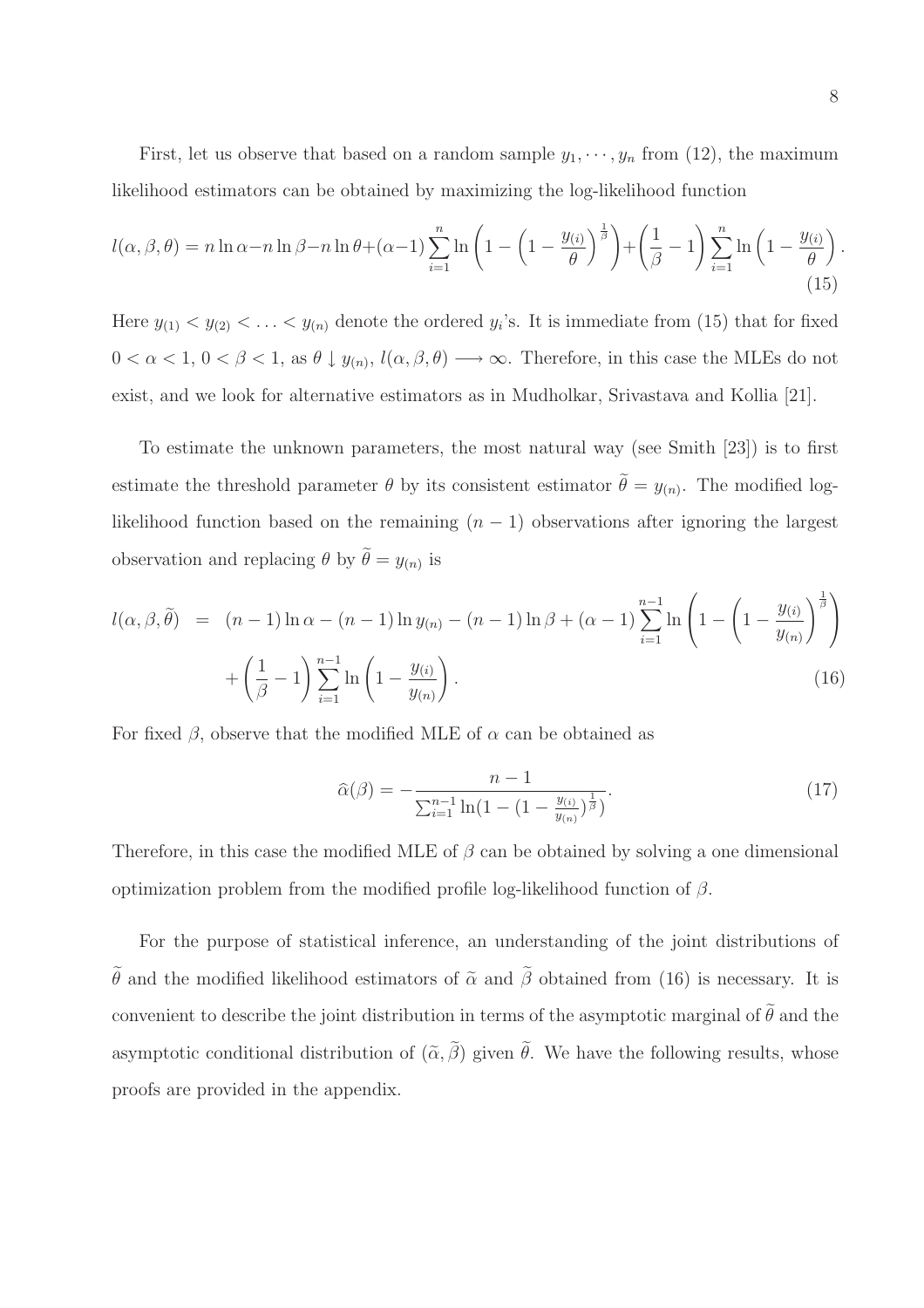#### THEOREM 3:

(a) The marginal distribution of  $\theta = y_{(n)}$  is given by

$$
P[\widetilde{\theta} \le t] = \left(1 - \left(1 - \frac{t}{\theta}\right)^{\frac{1}{\beta}}\right)^{n\alpha}.
$$

(b) Asymptotically as  $n \to \infty$ ,

$$
n^{\beta}\left(\frac{Y_{(n)}}{\theta} - 1\right) \to -V^{\beta}, \quad \text{where} \quad V \sim exp(\alpha).
$$

Here ' $exp(\alpha)$ ' denotes the exponential distribution with mean  $1/\alpha$ .

THEOREM 4: Given  $y_{(n)}$ , the conditional asymptotic distribution of  $(\tilde{\alpha}, \tilde{\beta})$  obtained by maximizing (16) is a bivariate normal distribution with mean  $(\alpha, \beta)$  and  $I_{\alpha, \beta}^{-1}$ , the inverse of the Fisher information matrix, as the covariance matrix.

THEOREM 5: Asymptotically as 
$$
n \to \infty
$$
, the distribution of  $(\tilde{\alpha}, \tilde{\beta})$  is (a) bivariate normal,  
if  $\beta > \frac{1}{2}$ , (b) bivariate Weibull if  $\beta < \frac{1}{2}$ , (c) a mixture of normal and Weibull if  $\beta = \frac{1}{2}$ .

COMMENTS: It may be noted that although for  $\beta > 0$ , uniform and generalized Pareto distributions can be obtained as special cases of the EGE distribution, the MLEs of the unknown parameters for EGE distribution does not exist. Therefore, the asymptotic properties of the modified maximum likelihood estimators of the EGE distribution are not comparable with the corresponding asymptotic properties of the MLEs of the uniform or generalized Pareto distributions. Moreover, for non-regular case, the results of Smith [23] is not directly applicable for generalized Pareto distribution see Smith [23] (page 88-89), and it has been mentioned that special procedures are needed to develop the asymptotic properties of the MLEs. In case of EGE, the situation is very similar with the corresponding situation of the generalized Weibull distribution of Mudholkar, Srivstava and Kollia [21], and the corresponding asymptotic results are also quite comparable.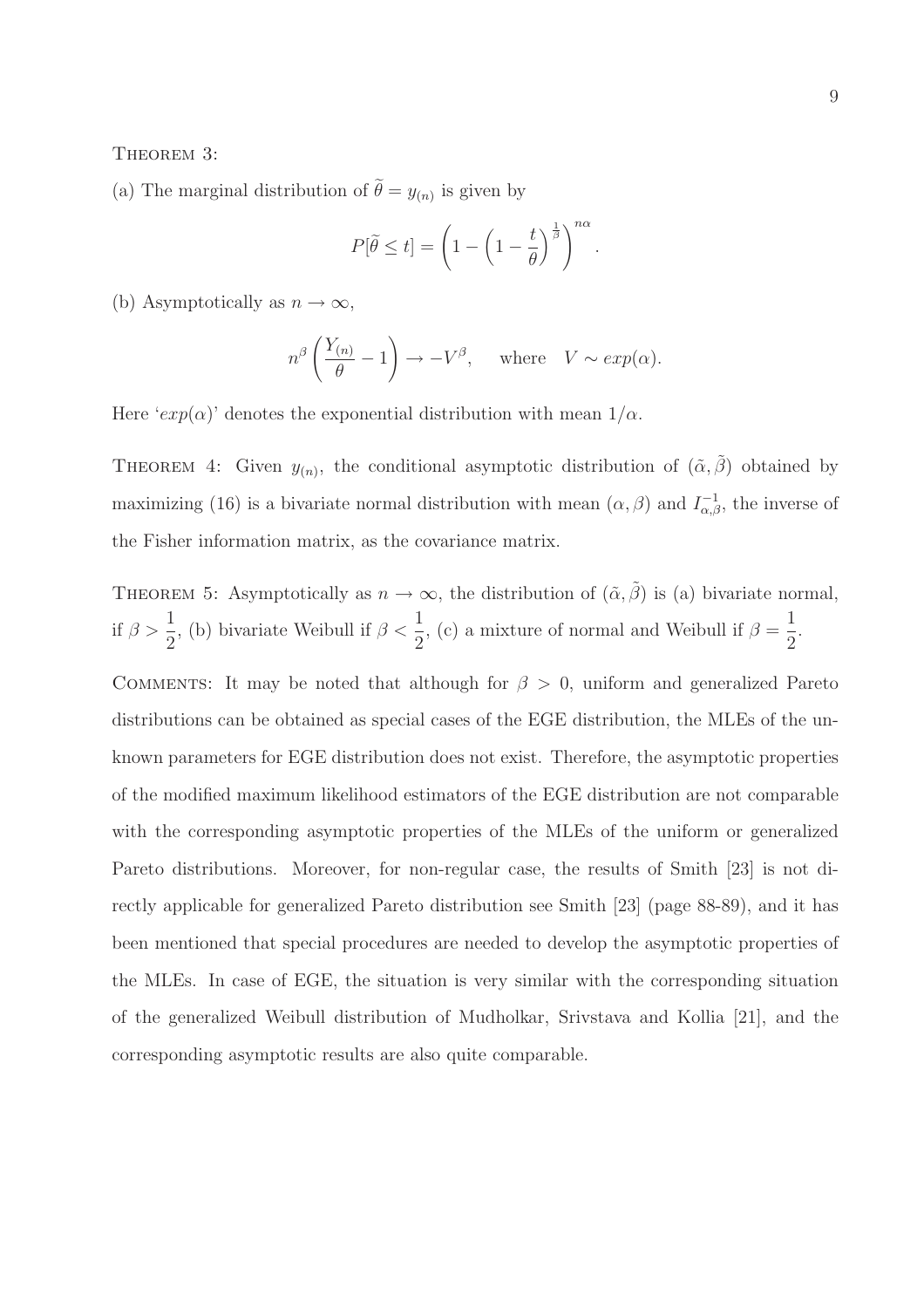# 5 Data Analysis

DATA SET 1: This data set consists of survival times of guinea pigs injected with tubercle bacilli and was originally studied by Bjerkedal [5]. Guinea pigs are known to have high susceptibility to human tuberculosis, which is one of the reasons to choose guinea pigs for such a study. Here we consider only the study where each animals in a single cage are under the same regimen. The regimen number of the common log of the number of bacillary units in 0.5 ml. of challenge solution, *i.e.* regimen 6.6 corresponds to 3.98  $\times 10^6$  bacillary units per 0.5 ml. ( $log(3.98 \times 10^6) = 6.6$ ). We considered the data for regimen 6.6, and there were 72 observations. The data set is available in Gupta et al. [10].

From the preliminary data analysis, the mean, standard deviation and the coefficient of skewness are calculated as 99.82, 80.55 and 1.80 respectively. The skewness measure indicates that the data are positively skewed. The scaled TTT transform of Aarset [1] indicates that the empirical HF is unimodal. Similar claims were made by Gupta  $et al.$  [10] and Kundu  $et$ al. [19] while analyzing this data set. Gupta *et al.* [10] used the log-normal distribution and Kundu et al. [19] suggested to use the Birnbaum-Saunders distribution for analyzing this data set. It may be mentioned that both log-normal and Birnbaum-Saunders distribution are positively skewed distributions and both have unimodal HFs.

In this case we want to use EGE distribution to analyze this data set. Since EGE has three parameters, and the MLEs cannot be obtained in explicit forms, we need to use some optimization method to compute the MLEs. For any optimization method some initial guesses are required to start the iterative process. Due to the relation (10), we can reduce the three dimensional optimization process to a two dimensional optimization process. It is quite natural to start with the two-dimensional contour plot of  $(\beta, \lambda)$  to have an idea about the initial guesses of  $(\beta, \lambda)$ . We have used a slightly different approach.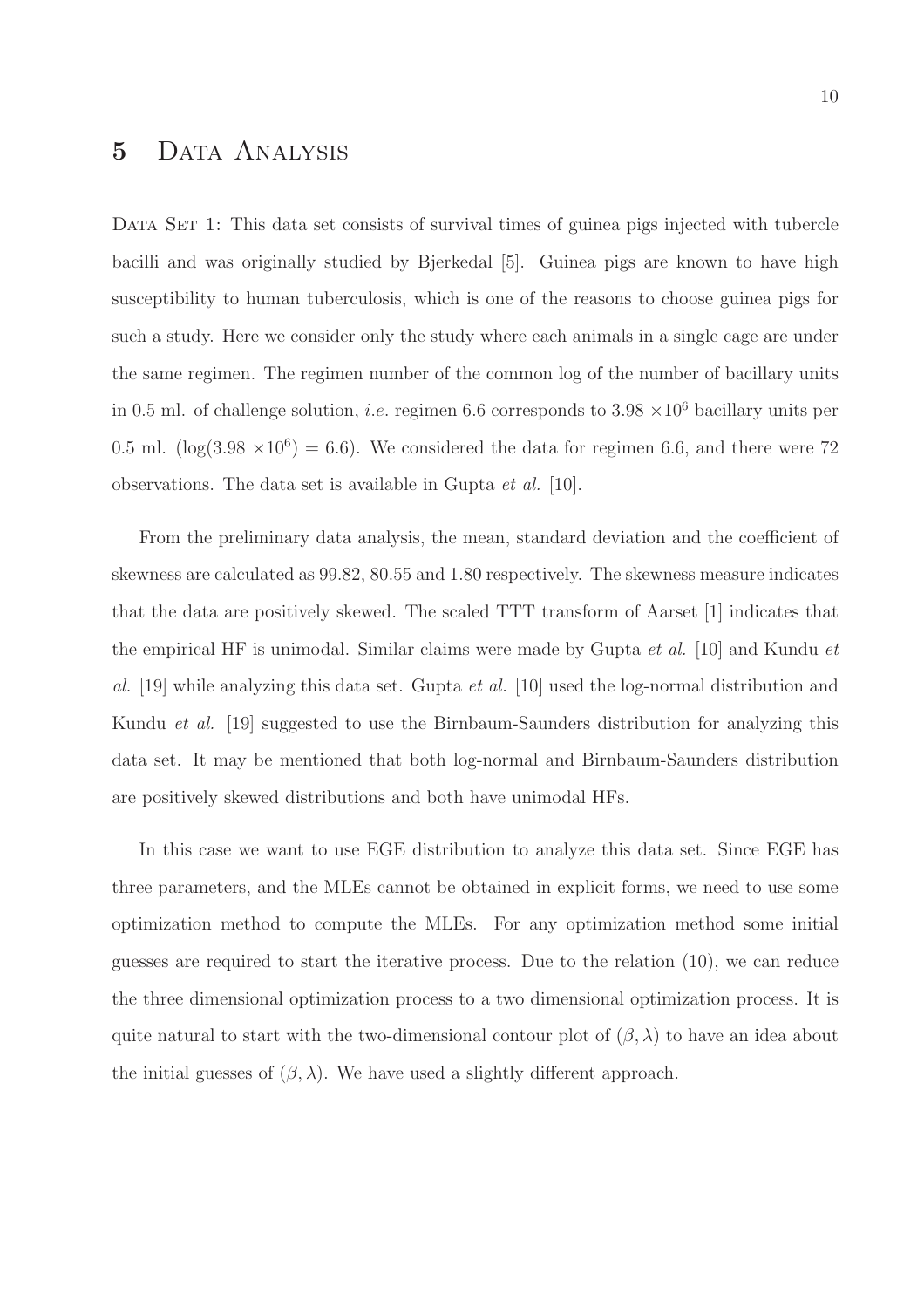First we have fitted the two-parameter GE distribution by using the standard technique as suggested by Gupta and Kundu [12]. The MLEs of  $\alpha$  and  $\lambda$  become 2.4748 and 0.0169. Now to estimate the three-parameter EGE distribution, we take the initial value of  $\lambda$  as  $\lambda^0$ = 0.0169. It is observed that the profile likelihood function of  $\beta$ , namely  $l(\alpha^0, \beta, \lambda^0 | data)$ as defined in (9), where  $\alpha^0 = \hat{\alpha}(\beta, \lambda^0)$ , as defined in (10) is an unimodal function. and we obtain the initial guess of  $\beta$  as  $\beta^0 = -0.05$ . We use the downhill simplex method as provided in Press *et al.* [22]and obtained the MLEs of  $\alpha$ ,  $\lambda$  and  $\beta$  as  $\hat{\alpha} = 5.3121$ ,  $\hat{\lambda} = 0.0382$ ,  $\hat{\beta} =$ -0.2865. The corresponding 95% confidence intervals are (2.4307, 7.5391), (0.0187, 0.0558) and (-0.4075, -0.0239) respectively.

The following Table 1 provides the Kolmogorov-Smirnov (KS) distances between the empirical distribution function and six different fitted distribution functions namely (i) EGE, (ii) log-normal (LN), (iii) Birnbaum-Saunders (BS), (iv) generalized exponential (GE), (v) exponentiated Weibull (EWE) and (vi) generalized Weibull (GWE), the associated  $p$  values and the corresponding log-likelihood values. It may be mentioned that LN, BS and GE have two parameters each, where as EWE and GWE have three parameters each. Moreover, EWE and GWE also can have all four possible shapes of the HFs similarly as the EGE model.

Based on the KS distances, and the log-likelihood values among the two-parameter distributions log-normal provides the best fit, and GE provides the worst fit. Among the three-parameter distributions EGE provides the best fit in this case. Between EGE and LN distributions based on the Akaike Information Criterion (AIC), and also comparing the p values of the KS statistics, we can say that EGE provides a better fit in this case. In Figure 4 we provide the empirical survival function and the best fitted (EGE) and worst fitted (GE) survival functions. It is clear that EGE provides an excellent fit to the Guinea Pigs data.

DATA SET 2: Now we present a data analysis of the strength data originally reported by Badar and Priest [2]. The data set represents the strength measured in GPA for single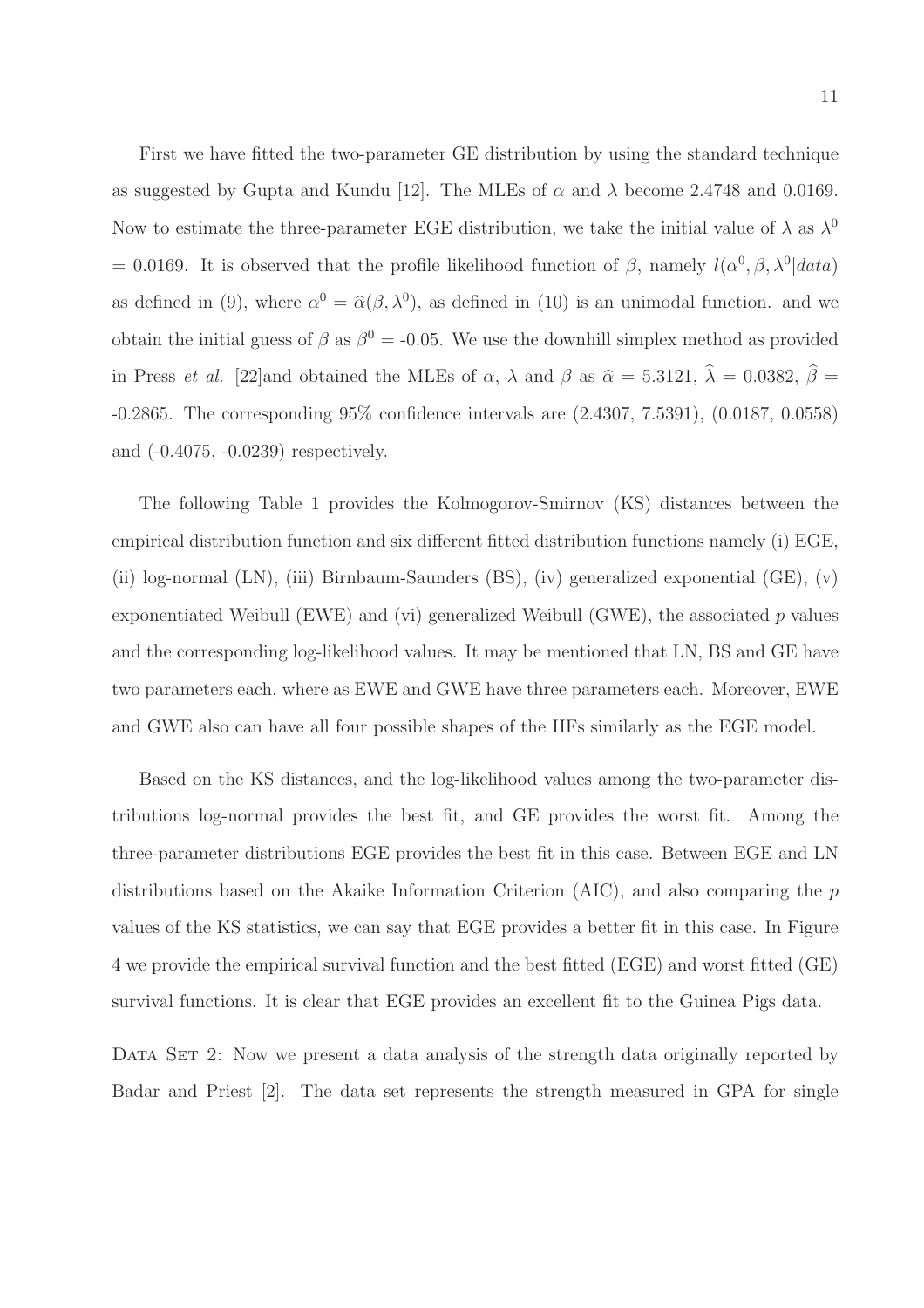| Distribution | K-S Distance | $\mathcal{p}$ | log-likelihood |
|--------------|--------------|---------------|----------------|
|              |              |               |                |
|              |              |               |                |
| EGE          | 0.0912       | 0.5987        | $-390.0267$    |
| LN           | 0.0956       | 0.5263        | $-395.1656$    |
| <b>BS</b>    | 0.1044       | 0.4125        | $-397.2761$    |
| GE           | 0.1157       | 0.3856        | $-398.8674$    |
| <b>EWE</b>   | 0.0924       | 0.5823        | $-391.1176$    |
| <b>GWE</b>   | 0.0936       | 0.5810        | $-393.3419$    |

Table 1: Kolmogorov-Smirnov distances, associated p values and the log-likelihood values for EGE, GE, log-normal, Birnbaum-Saunders (BS), exponentiated Weibull and generalized Weibull distribution functions.



Figure 4: The empirical survival function, fitted survival functions for GE and EGE distributions

carbon fibers and impregnated at gauge lengths of 1, 10, 20 and 50 mm. Impregnated tows of 1000 fibers were tested at gauge lengths of 20, 50, 150 and 300 mm. We have taken the data set of single fibers of 20 mm, with sample size  $n = 69$ . Surles and Padgett [24] and Kundu and Gupta [17] already analyzed this data set by subtracting 0.75 for all the data points, using generalized Rayleigh and Weibull distributions respectively. We want to use the proposed EGE model to analyze this data set. The histogram of the data indicates that the data are slightly skewed and the scaled TTT transform indicates that the empirical HF is an increasing function.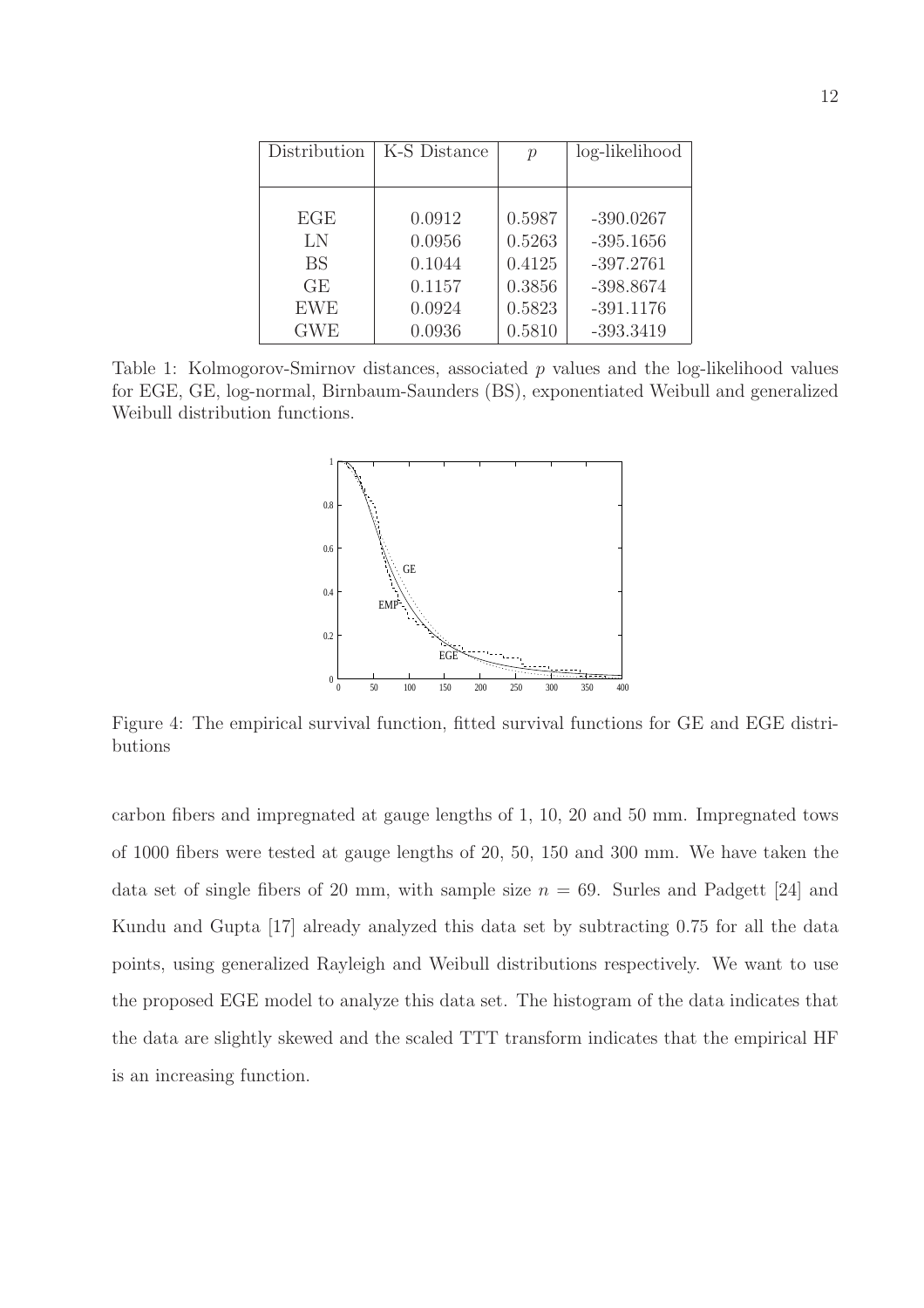In this case also first we fit a two-parameter GE distribution and obtain the MLEs of α and  $\lambda$  as 16.6816 and 1.9743. The high value of α indicates that the data are nearly symmetric. Now to fit the EGE model, as before we obtain  $\alpha^0 = 16.6816$ ,  $\lambda^0 = 1.9743$  and  $\beta^0 = 0.1$  as the initial estimates of  $\alpha$ ,  $\lambda$  and  $\beta$  respectively. Finally we obtain the MLEs of the unknown parameters as 6.1748, 0.9169 and 0.3493 respectively. The corresponding 95% confidence intervals are (4.1959, 8.1537), (0.5012, 1.3326) and (0.1764, 0.5222) respectively.

Now we provide the Kolmogorov-Smirnov (KS) distances between the empirical distribution function and six different fitted distribution functions namely (i) EGE, (ii) Weibull (WE), (iii) Gamma (GA) and (iv) generalized exponential (GE), (v) generalized Weibull (GWE) and (vi) exponentiated Weibull (EWE), the associated  $p$  values and the corresponding log-likelihood values in the following Table 2. It is immediate that based on the KS distances, and the log-likelihood values among the two-parameter distributions Weibull provides the best fit, and GE provides the worst fit. Among the three-parameter distribution GWE performs the best, but the performance of the proposed EGE distribution is very good. Using Akaike Information Criterion (AIC) it can be easily seen that the performance of EGE is better than any of the two-parameter distribution. In Figure 5 we provide the empirical survival function and the best fitted (EGE) and worst fitted (GE) survival functions. It is clear that although, EGE does not perform the best in this case, but it provides an excellent fit to the strength data.

### 6 Monte Carlo Simulations

In this section we perform some simulation studies, just to verify how the MLEs work for different sample sizes and for different parameter values for the proposed EGE model. All the calculations have been performed using Intel dual core processor and all the program codes are in FORTRAN-77. We have used RAN2 uniform random number generator of Press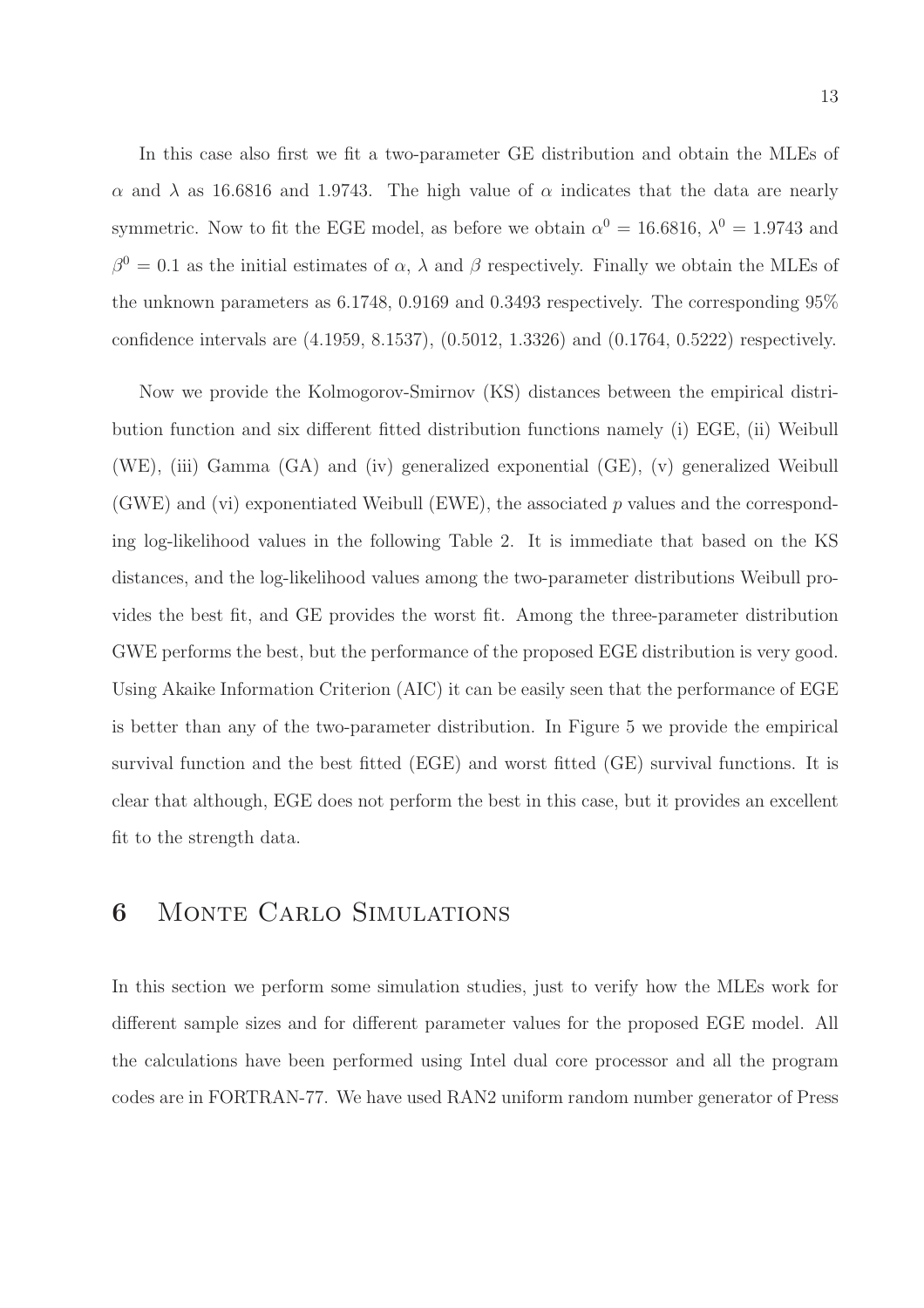| Distribution | K-S Distance | $\mathcal{p}$ | log-likelihood |
|--------------|--------------|---------------|----------------|
|              |              |               |                |
|              |              |               |                |
| EGE          | 0.0391       | 0.9541        | $-43.1765$     |
| WЕ           | 0.0461       | 0.8985        | $-48.8703$     |
| G A          | 0.0501       | 0.8105        | $-51.3215$     |
| GE           | 0.0546       | 0.7906        | $-52.2987$     |
| <b>GWE</b>   | 0.0381       | 0.9582        | $-43.1423$     |
| <b>EWE</b>   | 0.0401       | 0.9499        | $-43.2011$     |

Table 2: Kolmogorov-Smirnov distances, associated p values and the log-likelihood values for EGE, Weibull, Gamma, GE, GWE and EWE distribution functions.



Figure 5: The empirical survival function, fitted survival functions for GE and EGE distributions

et al. [22].

We have used the following parameter sets: Model 1:  $\alpha = 2.0, \lambda = 1.0, \beta = -1.0$  and Model 2:  $\alpha = 2.0, \lambda = 1.0, \beta = 1.0,$  and different sample sizes namely:  $n = 25, 50, 75$  and 100. In all the cases we have calculated the MLEs using the downhill simples method, see Press et al. [22], and use the true values as the initial guesses. We replicated the process 1000 times and report the average estimates and the associated mean squared errors (MSEs). The results are presented in Tables 3 and 4.

From the results presented in Tables 3 and 4 the following points are quite clear. It is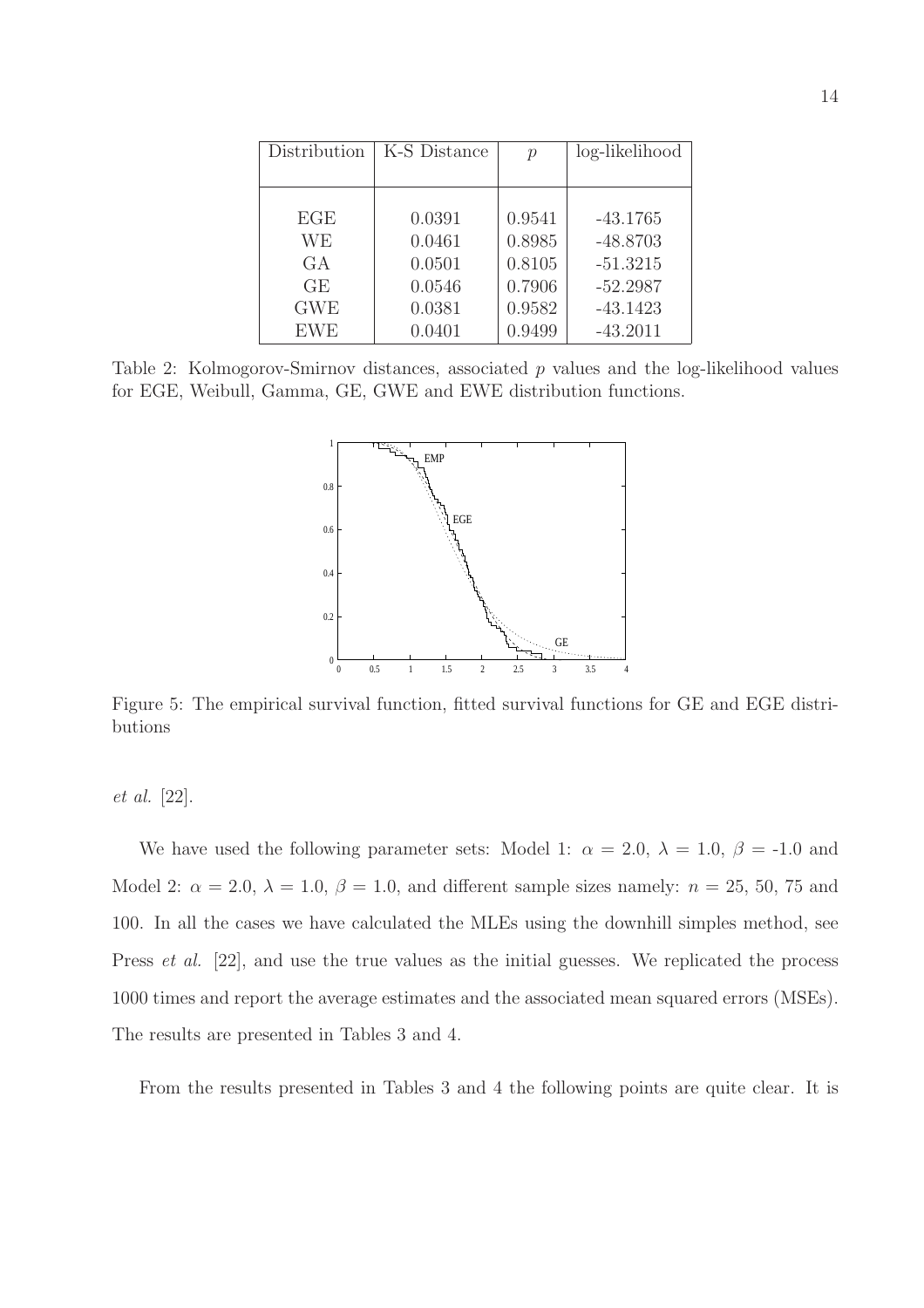| Sample | $\alpha$ | $\lambda$ |           |
|--------|----------|-----------|-----------|
| Size   |          |           |           |
|        |          |           |           |
| 25     | 1.8162   | 0.9471    | $-0.7470$ |
|        | (1.1125) | (0.9561)  | (0.1141)  |
| 50     | 2.1385   | 1.1707    | $-0.9210$ |
|        | (0.8397) | (0.6772)  | (0.0653)  |
| 75     | 2.0957   | 1.1117    | $-0.9462$ |
|        | (0.5257) | (0.4579)  | (0.0526)  |
| 100    | 2.0110   | 1.0114    | $-0.9658$ |
|        | (0.5081) | (0.3996)  | (0.0443)  |

Table 3: Average estimates and the associated MSEs (presented within brackets below) of the MLEs for different sample sizes, when  $\alpha = 2.0, \lambda = 1.0, \beta = -1.0$ .

quite clear that the MLEs are working quite well. As the sample size increases the average biases and the mean squared errors decrease, it verifies the consistency properties of the MLEs. For all practical purposes MLEs can be used quite effectively for estimating the unknown parameters of the proposed EGE model.

# 7 Conclusions

In this paper we have proposed a new three-parameter EGE model by embedding the GE model in a larger class of distributions. The proposed EGE model has two shape parameters and one scale parameter, similarly as the exponentiated Weibull model of Mudholkar et al [20] or the generalized Weibull model of Mudholkar et al [21]. The PDF of EGE model also can take various shapes depending on the shape parameters. Moreover, similarly as the exponentiated Weibull model or generalized Weibull model the HF also can all the four shapes namely (i) increasing, (ii) decreasing, (iii) unimodal or (iv) bathtub shaped, depending on the shape parameters. Therefore, it can be used quite effectively in analyzing various lifetime data. We have proposed to use the maximum likelihood method to estimate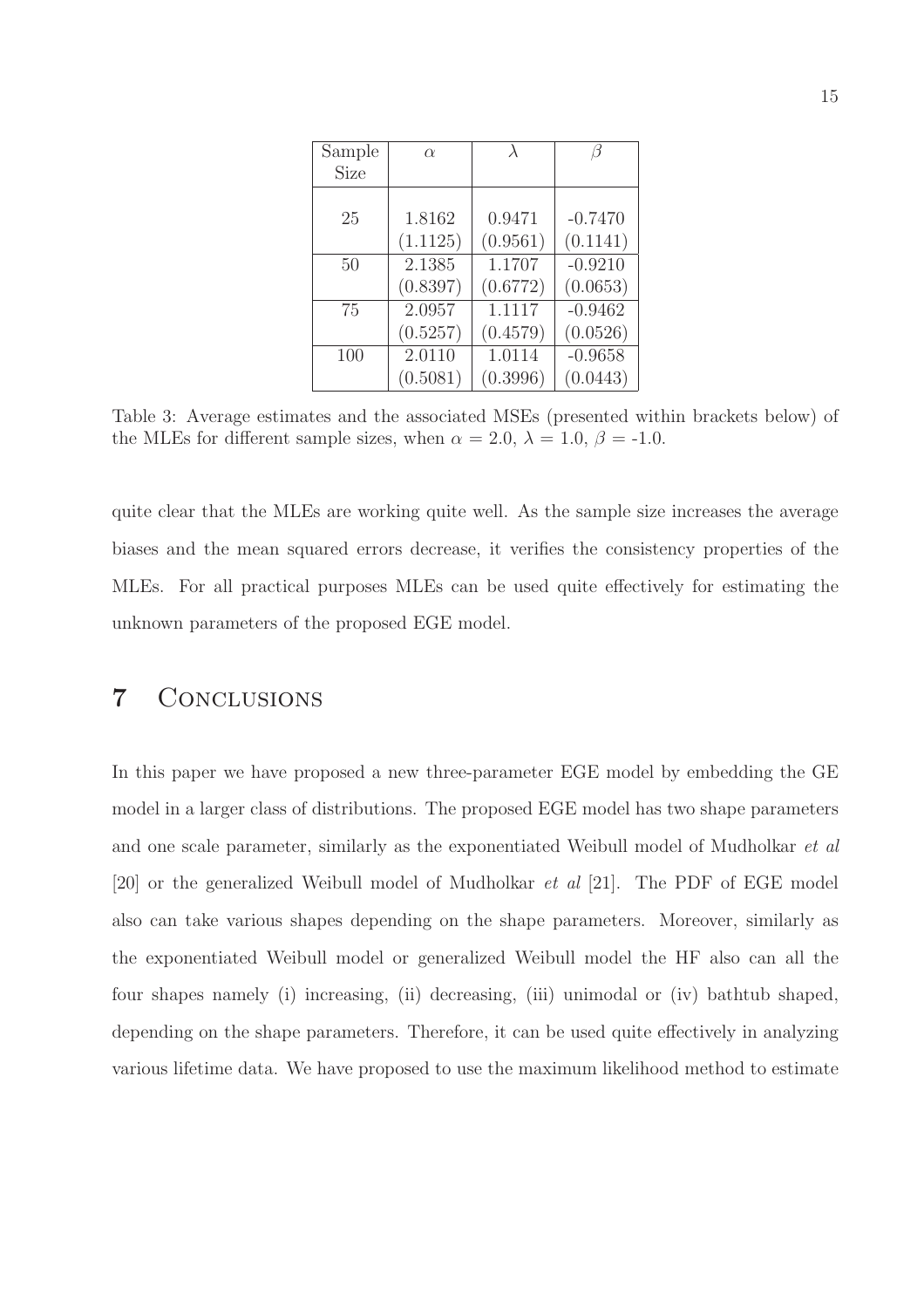| Sample | $\alpha$ | $\lambda$ |          |
|--------|----------|-----------|----------|
| Size   |          |           |          |
|        |          |           |          |
| 25     | 4.7424   | 0.8048    | 1.3232   |
|        | (2.3564) | (0.5361)  | (0.3165) |
| 50     | 4.3153   | 0.9069    | 1.1633   |
|        | (1.7015) | (0.3899)  | (0.2401) |
| 75     | 4.1007   | 0.9564    | 1.0134   |
|        | (1.3231) | (0.3217)  | (0.1901) |
| 100    | 4.0001   | 0.9876    | 1.0011   |
|        | (1.1561) | (0.2511)  | (0.1521) |

Table 4: Average estimates and the associated MSEs (presented within brackets below) of the MLEs for different sample sizes, when  $\alpha = 4.0, \lambda = 1.0, \beta = 1.0$ .

the unknown parameters and the performance of the MLEs are quite satisfactory. We have analyzed two data sets and the proposed EGE model provide very good fit to both the data sets.

Still there exist several open problems mainly involving the numerical issues. It may be mentioned that extensive work has been done related to the numerical issues of the different estimators of the unknown parameters of the generalized Pareto distribution, see for example Castillo and Hadi [6], Grimshaw [8], Hosking and Wallis [14], Hosking, Wallis and Wood [15], Bermudez and Kotz [3, 4] and see the references cited therein. It has been observed that the MLEs may not work properly, even when they exist. Due to these reasons, several algorithms have been proposed to compute the MLEs. Moreover, several alternative estimators have been proposed and their performances have been studied quite extensively using Monte Carlo simulations. Along the same line efficient algorithm to develop the MLEs of the EGE model can also be developed. Moreover, different other estimators may be thought of, and their properties will be worth investigating. Recently the authors, see Kundu and Gupta [18], introduced the bivariate generalized exponential distribution and discuss several of its properties. Along the same line bivariate EGE model also can be developed. More work is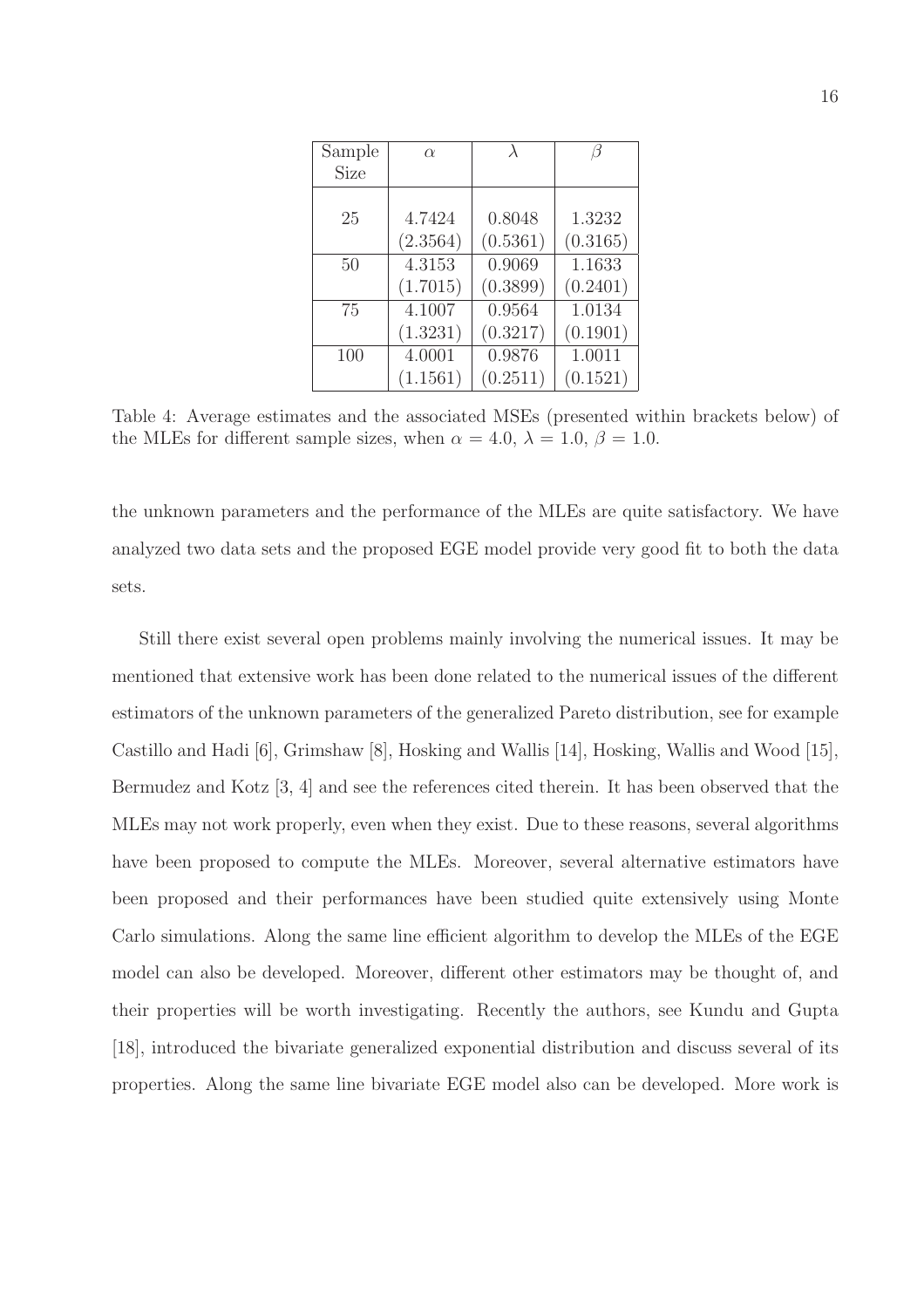needed in these directions.

#### Acknowledgements

The authors would like thank two referees and the associate editors for their valuable comments, which had helped to improve the manuscript significantly.

### Appendix A

PROOF OF THEOREM 1: Without loss of generality it is assumed that  $\lambda = 1$  and for this proof only let us assume  $\delta = -$ 1 β > 0. In this case the support is the whole positive real line. The density function of the EGE with the parameter  $\alpha$ ,  $\delta$  and  $\lambda = 1$  can be written as

$$
f(y) = \alpha \left( 1 - \left( 1 + \frac{y}{\delta} \right)^{-\delta} \right)^{\alpha - 1} \left( 1 + \frac{y}{\delta} \right)^{-\delta - 1}, \quad 0 < y < \infty. \tag{18}
$$

If we take  $Z(y) = 1 + \frac{y}{s}$  $\delta$ , then

$$
f(y) = \frac{\alpha \left( Z(y)^{\delta} - 1 \right)^{\alpha - 1}}{Z(y)^{\alpha \delta + 1}}, \quad \eta(y) = -\frac{f'(y)}{f(y)} = \frac{Z(y)^{\delta} (1 + \delta) - (\alpha \delta + 1)}{\delta Z(y) (Z(y)^{\delta} - 1)},
$$

and

$$
\eta'(y) = \frac{-Z(y)^{2\delta}(1+\delta) + Z(y)^{\delta}(1+\delta)(2+\alpha\delta-\delta) - (\alpha\delta+1)}{(\delta Z(y)(Z(y)^{\delta}-1))^2}.
$$

Clearly, as y varies from 0 to  $\infty$ ,  $Z(y)$  varies from 1 to  $\infty$ . Since the denominator of  $\eta'(y)$ does not change sign, it is enough to consider the sign of the numerator only. If we denote the numerator of  $\eta'(y)$  as  $u_1(y)$ , then observe that  $u_1(0) = (\alpha - 1)\delta^2$  and  $u_1(y) < 0$  for large y. Since  $u_1(y)$  can change sign at most twice, therefore for  $\alpha > 1$ , it will change sign only once. It implies that the HF is either unimodal or a decreasing function, see Glaser [9]. Since for  $\alpha > 1$ ,  $h(0) = 0$ , it implies the HF has to be unimodal. For  $\alpha < 1$ ,  $u_1(0) < 0$ , therefore, in this case there are two possibilities (i) it changes sign twice in  $(0, \infty)$  or (ii) it does not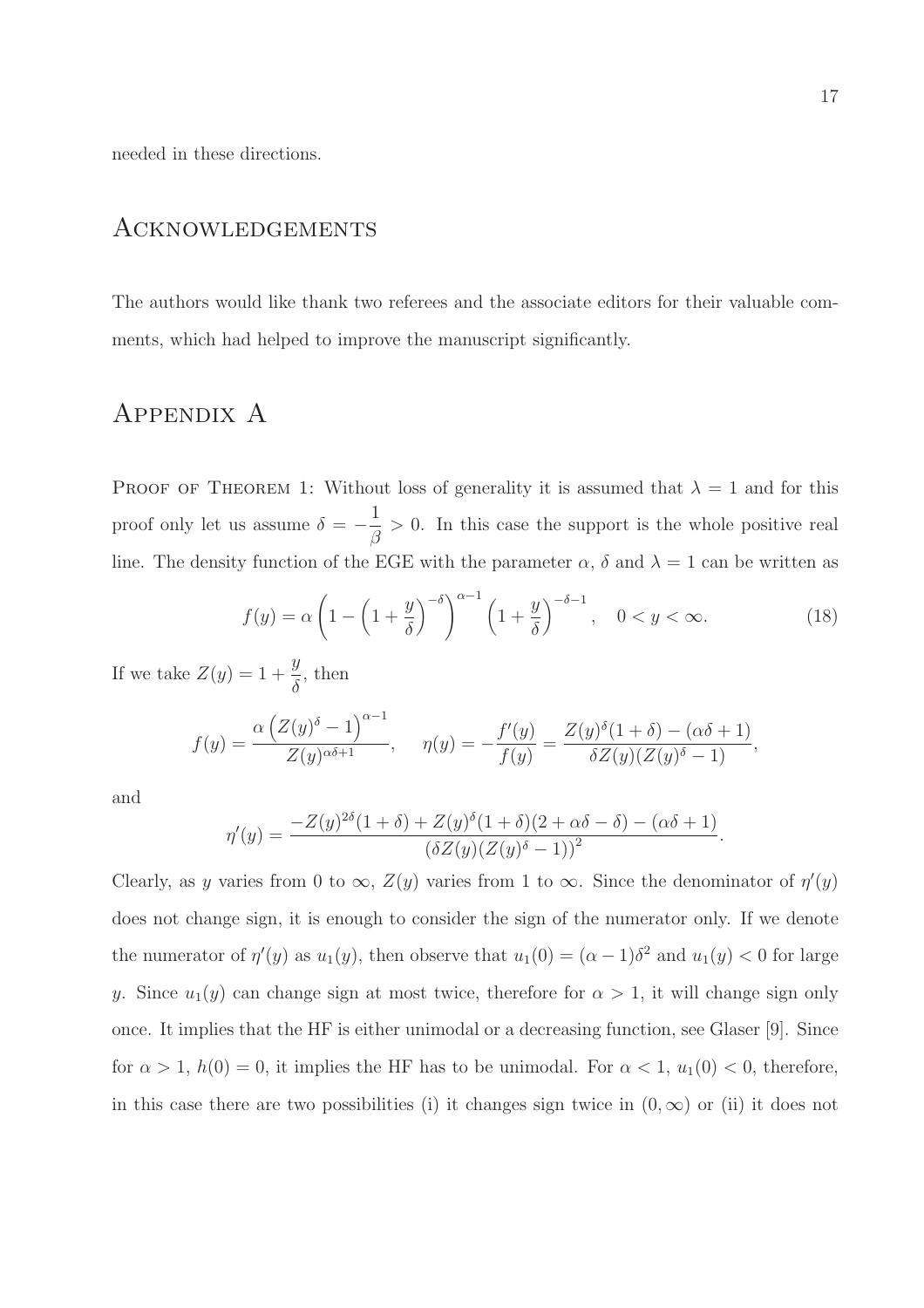change sign in  $(0, \infty)$ . From the quadratic equation  $-x^2 + x(2 + \alpha\delta - \delta) - \frac{\alpha\delta + 1}{\delta + 1}$  $\delta + 1$ , since  $\frac{2+\alpha\delta-\delta}{\sigma}$  $\frac{2}{2}$  < 1, it follows that  $u_1(y)$  either changes sign twice below 0 or does not change sign at all. Therefore,  $u_1(y) < 0$  for all  $y \ge 0$ . It implies, the HF is a decreasing function, see Glaser [9]

PROOF OF THEOREM 2: Observe that the shape of the HF of  $f(y; \alpha, \beta, 1)$  will be same as the shape of the HF of  $g(y; \alpha, \delta)$ , where  $\delta =$ 1 β and

$$
g(y; \alpha, \delta) = \begin{cases} \alpha \left(1 - (1 - y)^{\delta}\right)^{\alpha - 1} (1 - y)^{\delta - 1} & \text{if } 0 < y < 1 \\ 0 & \text{otherwise,} \end{cases}
$$

Let us write

$$
\eta(y) = -\frac{g'(y)}{g(y)} = -\frac{(\alpha\delta - 1)(1 - y)^{\delta} - \delta + 1}{(1 - (1 - y)^{\delta})(1 - y)}
$$

,

and the numerator of  $\eta'(y)$  as  $v_1(y)$ , where

$$
v_1(y) = (\alpha \delta - 1)(1 - y)^{2\delta} + (1 - y)^{\delta}(\alpha \delta^2 - \alpha \delta - \delta - \delta^2 + 2) + (\delta - 1).
$$

We also have  $v_1(0) = (\alpha - 1)\delta^2$  and  $v_1(1) = \delta - 1$ . Note that  $v_1(y)$  can change sign at most two times. Clearly, for (a)  $\alpha > 1$  and  $\delta < 1$  ( $\beta > 1$ ), it will change sign once in (0, 1) from positive to negative. Therefore, the HF will either be bathtub shaped or an increasing function, see Glaser [9]. If  $\alpha > 1$ , since  $h(0) = 0$ , the hazard function is an increasing function and for  $\alpha < 1$ , since  $h(0) = \infty$ , the HF will be a bathtub shaped.

PROOF OF THEOREM 3 Part (a) is straight forward and therefore it is omitted. For part (b) let  $U_{(n)}$  denote the largest order statistic of a sample of size n from uniform $(0,1)$  distribution. Then from the quantile function  $Q(\cdot)$  as defined in (14), we obtain

$$
Y_{(n)} \stackrel{d}{=} Q\left(U_{(n)}\right) = \theta\left(1 - \left(1 - U_{(n)}^{\frac{1}{\alpha}}\right)^{\beta}\right).
$$

Since,

$$
n^{\beta} \left[ \frac{Y_{(n)}}{\theta} - 1 \right] = - \left[ n \left( 1 - U_{(n)}^{\frac{1}{\alpha}} \right) \right]^{\beta},
$$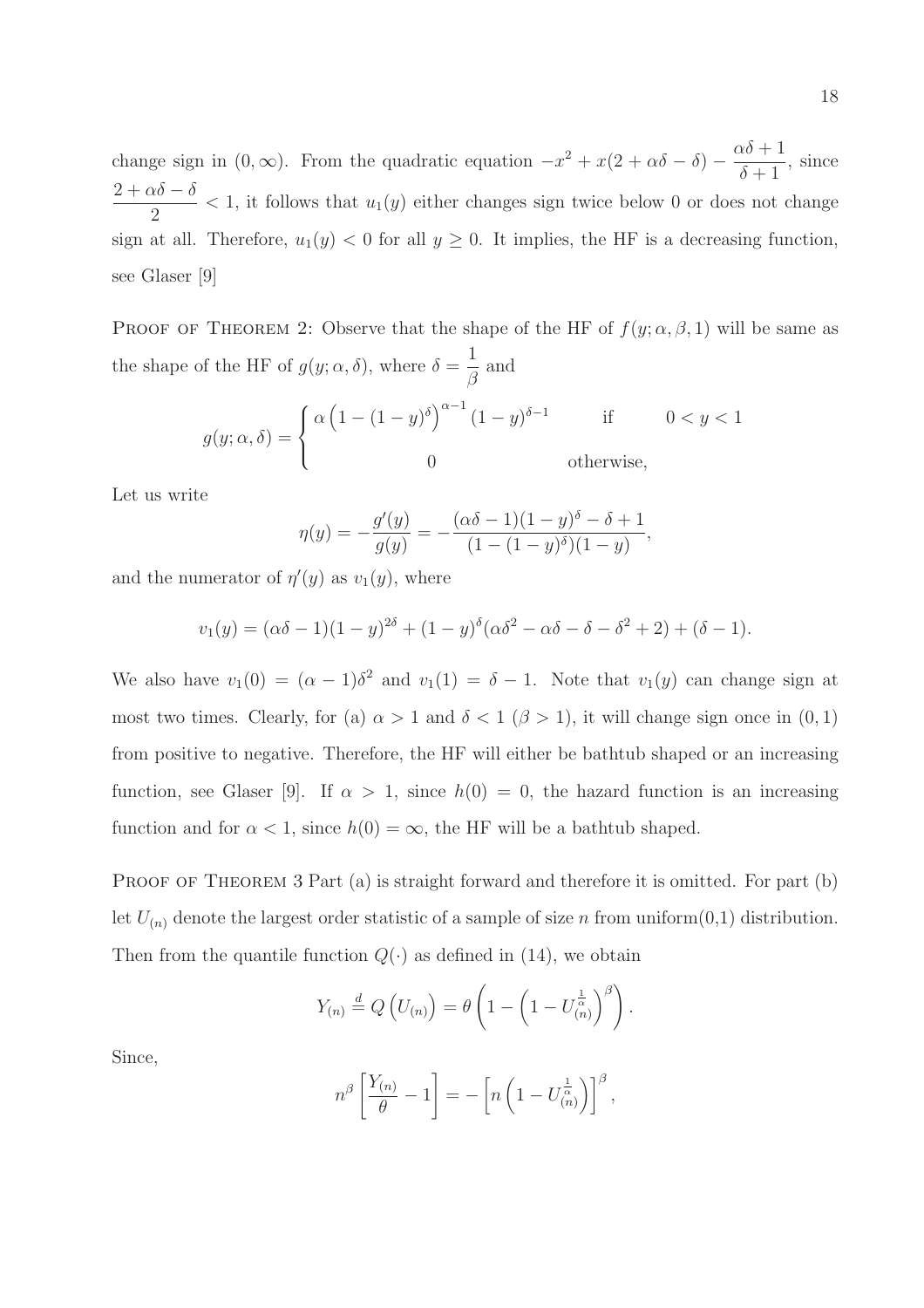therefore,

$$
P\left[n\left(1-U_{(n)}^{\frac{1}{\alpha}}\right)\leq x\right] = P\left[U_{(n)}\geq \left(1-\frac{x}{n}\right)^{\alpha}\right] = 1-\left(1-\frac{x}{n}\right)^{\alpha} \to 1-e^{-\alpha x}.
$$

PROOF OF THEOREM 4: Conditional on  $\tilde{\theta}$ , the modified log-likelihood function (16) satisfies all the regularity assumptions required for the asymptotic normality of the maximum likelihood estimators to follows, and therefore the result follows. See Mudholkar et al. [21] and Smith [23] for similar developments.

PROOF OF THEOREM 5: In this proof only, we denote the true values of  $\alpha$ ,  $\beta$  and  $\theta$  as  $\alpha_0$ ,  $\beta_0$  and  $\theta_0$ . Let  $\gamma_0 = (\alpha_0, \beta_0)'$ ,  $\tilde{\gamma} = (\tilde{\alpha}, \tilde{\beta})'$  and  $\gamma = (\alpha, \beta)'$ . Also let  $L = L(\alpha, \beta, \tilde{\theta})$  be the modified log-likelihood function (16). Let  $G(\gamma, \tilde{\theta}) = \frac{\partial L}{\partial \gamma}$  and  $H(\gamma, \tilde{\theta}) = \frac{\partial L}{\partial \gamma^2}$  be the derivative vector and the Hessian matrix respectively, of L. Then clearly we have,

$$
G(\tilde{\gamma}, \tilde{\theta}) = 0. \tag{19}
$$

Expanding (19) around  $\gamma_0$ , we get

$$
0 = G(\gamma_0, \tilde{\theta}) + H(\gamma_0, \tilde{\theta})(\tilde{\gamma} - \gamma_0) + o_p(1/\sqrt{n}). \tag{20}
$$

Taking *n* large enough, so that  $\tilde{\theta}$  can be replaced by  $\theta_0$  in  $H(\gamma_0, \tilde{\theta})$ , we have

$$
0 = G(\gamma_0, \tilde{\theta}) + H(\gamma_0, \theta_0)(\tilde{\gamma} - \gamma_0) + o_p(1/\sqrt{n}).
$$
\n(21)

1 2 .

Consider three different cases (i)  $\beta > \frac{1}{2}$ 2 , (ii)  $\beta < \frac{1}{2}$ 2 (iii)  $\beta =$ Case (i) $\beta > \frac{1}{2}$ 2 : From (21) we can write

$$
\sqrt{n}(\tilde{\gamma} - \gamma_0) = -\sqrt{n}H^{-1}(\gamma_0, \theta_0)G(\gamma_0, \tilde{\theta}) + o_p(1). \tag{22}
$$

Now expanding  $G(\gamma_0, \tilde{\theta})$  around  $\theta_0$ , we have

$$
\sqrt{n}(\tilde{\gamma} - \gamma_0) = -\sqrt{n}H^{-1}(\gamma_0, \theta_0)G(\gamma_0, \theta_0) - \sqrt{n}(\tilde{\theta} - \theta_0)H^{-1}(\gamma_0, \theta_0)\frac{\partial}{\partial \theta}G(\gamma_0, \theta_0) + o_p(1). \tag{23}
$$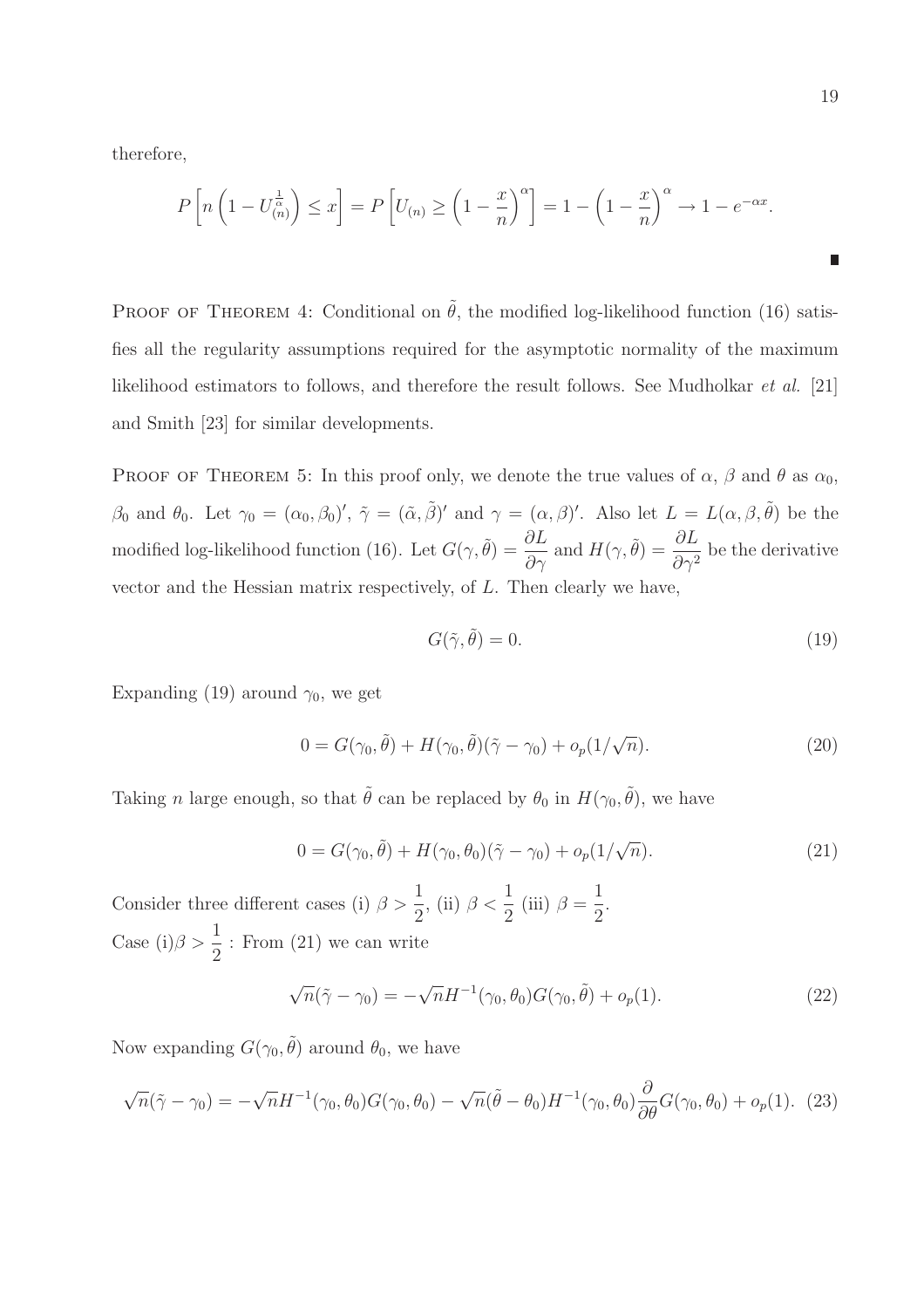since  $\beta > \frac{1}{2}$ 2 , then in view of Theorem 3, part (b), the second term of (23) is negligible compared to the first term and the asymptotic distribution of  $\tilde{\gamma}$  is a bivariate normal. Case (ii) $\beta < \frac{1}{2}$ 2 . In this case we will obtain

$$
n^{\beta}(\tilde{\gamma}-\gamma_0)=-n^{\beta}H^{-1}(\gamma_0,\theta_0)G(\gamma_0,\theta_0)-n^{\beta}(\tilde{\theta}-\theta_0)H^{-1}(\gamma_0,\theta_0)\frac{\partial}{\partial\theta}G(\gamma_0,\theta_0)+o_p(1).
$$
 (24)

Since  $\beta < \frac{1}{2}$ 2 , the first term is negligible compared to the the second term. Using Theorem 3, part (b) it follows that the second term converges to a bivariate Weibull distribution. Case (ii) $\beta =$ 1 2 . From (23) it is clear that for  $\beta =$ 1 2 , it is mixture of normal and Weibull.

# References

- [1] Aarset, M.V. (1987), "How to identify a bathtub hazard rate", IEEE Transactions on Reliability, 36, 106-108.
- [2] Badar, M.G. and Priest , A.M. (1982), "Statistical aspects of fiber and bundle strength in hybrid composites", Progress in Science and Engineering Composites, Eds. T. Hayashi, K. Kawata and S. Umekawa, Tokyo, 1129 - 1136, ICCM-IV.
- [3] Bermudez, P.Z. and Kotz, S. (2010), "Parameter estimation of the generalized Pareto distribution-Part I", Journal of Statistical Planning and Inference, vol. 109, 1353 - 1373.
- [4] Bermudez, P.Z. and Kotz, S. (2010), "Parameter estimation of the generalized Pareto distribution-Part I", Journal of Statistical Planning and Inference, vol. 109, 1374 - 1388.
- [5] Bjerkedal, T. (1960), "Acquisition of resistance in guinea pigs infected with different doses of virulent tubercle bacilli", American Journal Hygienes, 72, 130 - 148.
- [6] Castillo, E. and Hadi, A. S. (1997), "Fitting the generalized Pareto distribution to data", Journal of the American Statistical Association, vol. 92, 1609 - 1620.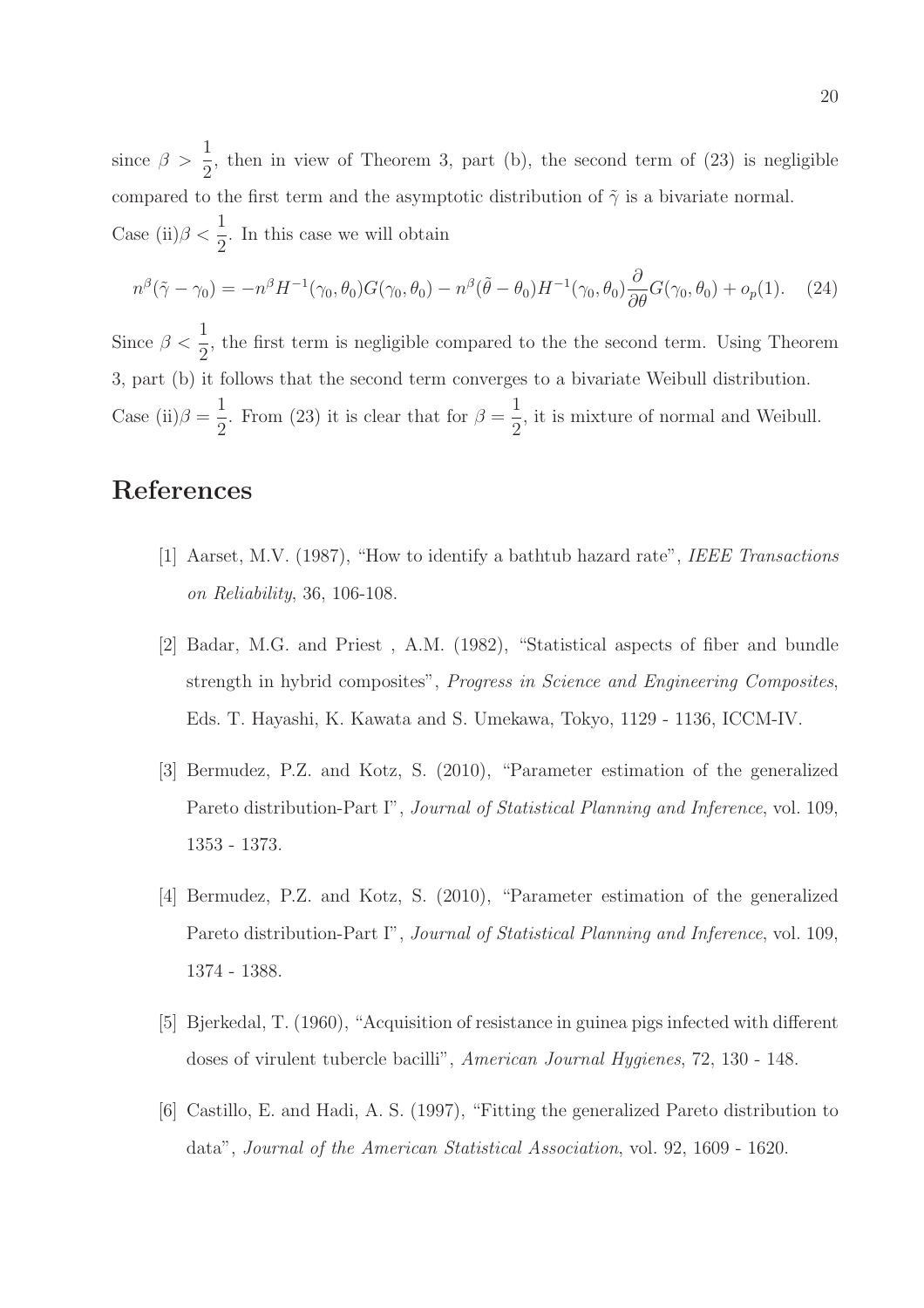- [7] Davison, A.C. and Smith, R.L. (1990), "Models for exceedances over high theresholds", Journal of the Royal Statistical Society, Ser. B, vol. 52, 393 - 442.
- [8] Grimshaw, S.D. (1993), "Computing maximum likelihood estimates for the generalized Pareto distribution", Technometrics, vol. 35, 185 - 191.
- [9] Glaser, R. A. (1982), "Bathtub and related failure rate characterization", Journal of the American Statistical Association, 75, 667 - 672.
- [10] Gupta, R. C., Kannan, N. and RayChoudhuri, A. (1997), "Analysis of log-normal survival data", Mathematical Biosciences, 139, 103-115.
- [11] Gupta, R.C. and Gupta, R.D. (2007), "Proportional reversed hazard rate model", Journal of Statistical Planning and Inference, 137, 3525 - 3536.
- [12] Gupta, R. D. and Kundu, D. (1999). "Generalized exponential distributions", Australian and New Zealand Journal of Statistics, 41, 173 - 188.
- [13] Gupta, R.D. and Kundu, D. (2007), "Generalized exponential distribution: existing methods and recent developments", Journal of the Statistical Planning and Inference, vol. 137, 3537 - 3547.
- [14] Hosking, J.R.M. and Wallis, J.R. (1987), "Parameter and quantile estimation for the generalized Pareto ditribution", Technometrics, vol. 29, 339 - 349.
- [15] Hosking, J.R.M., Wallis, J.R. and Wood, E.F. (1987), "Estimation of the generalized extreme value distribution", Technometrics, vol. 27, 251 - 261.
- [16] Johnson, N.L., Kotz, S. and Balakrishnan, N. (1994), Continuous univariate distributions, vol. 1, 2-nd edition, John Wiley & Sons, New York.
- [17] Kundu, D. and Gupta, R.D. (2006), "Estimation of  $P(Y < X)$  for Weibull distribution", IEEE Transactions on Reliability, 55, no. 2, 270 - 280.